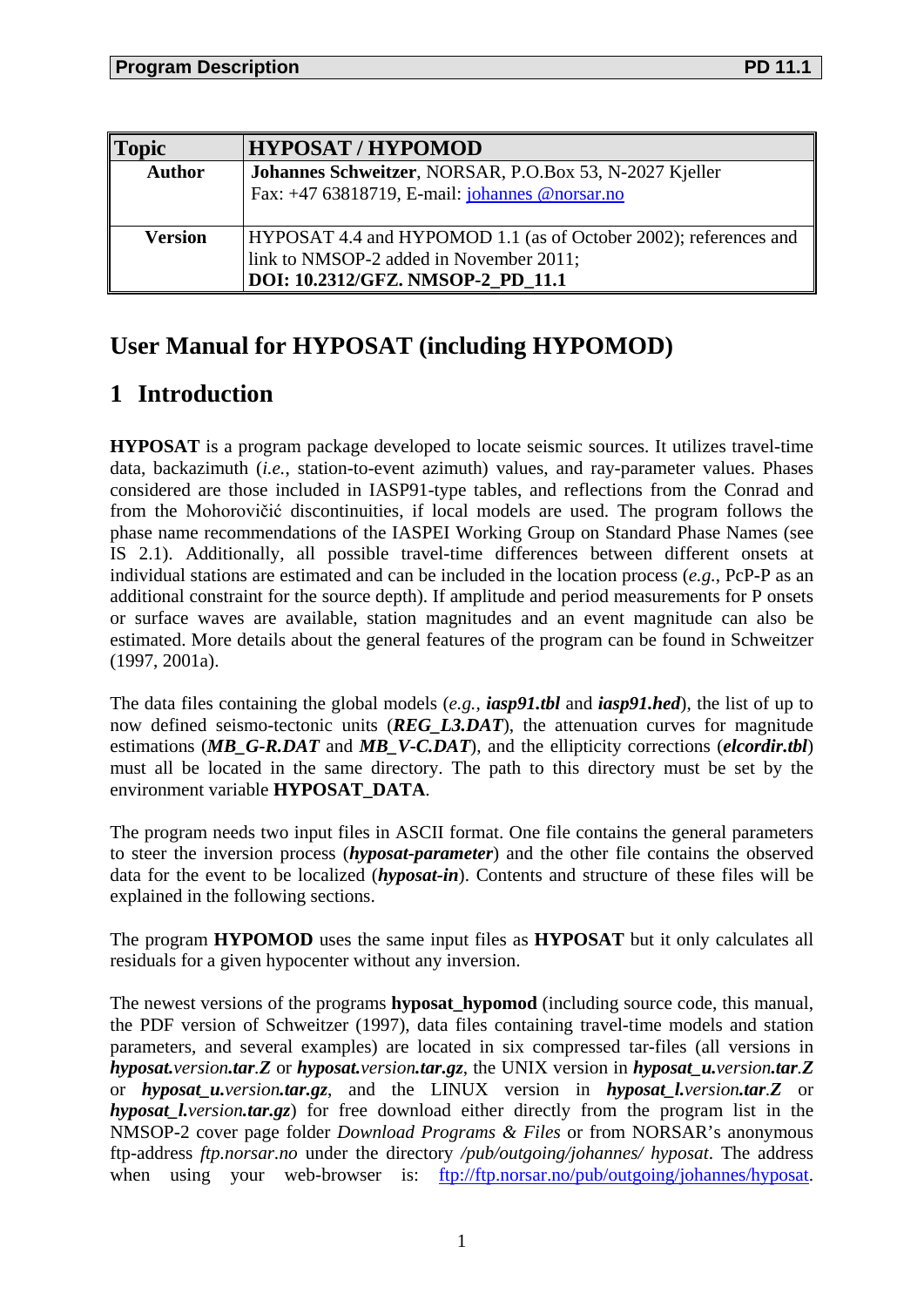Questions related to program updates and maintenance should be directed to the author.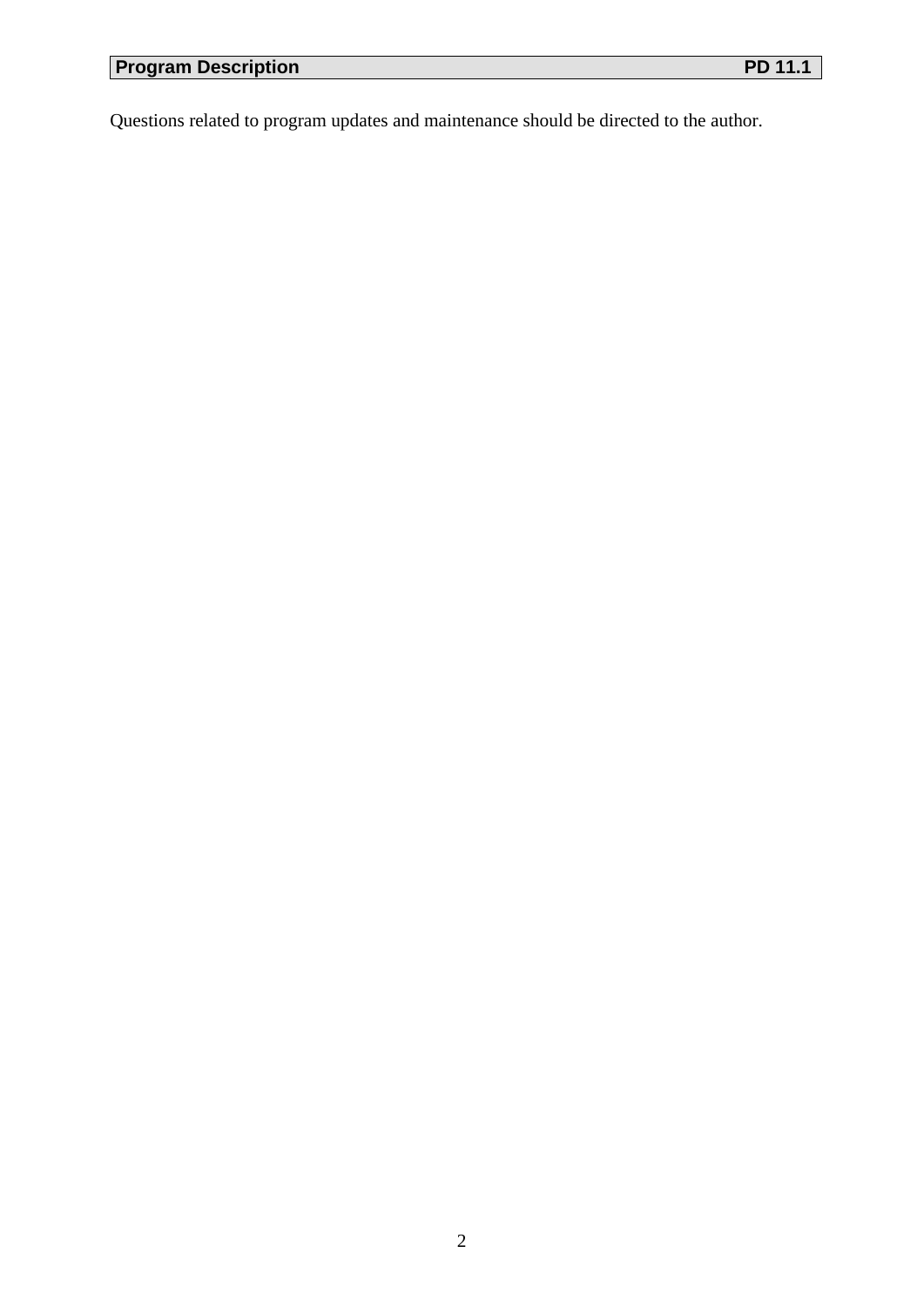## **2 Getting started**

This section describes how some simple examples for **HYPOSAT** can be started and executed. The simplest way to use the program for own locations is to start from one of the following examples and modify input data and parameters for your needs. The meaning and format of the input is described in the following sections.

### Installation of **HYPOSAT**:

1) Make a sub-directory for **HYPOSAT,** copy the compressed tar-file containing the *hyposatsoftware package* from the NORSAR's ftp site (*ftp.norsar.no*), decompress it, and run:

*tar -xvf hyposat.version.tar* or *tar -xvf hyposat\_u.version.tar* or *tar -xvf hyposat\_l.version.tar*, depending on the module you have downloaded.

Then you will have a directory containing the following files and subdirectories in the UNIX Solaris) case:

 *bin/ data/ examples/ man/ README\_u src/*  or in the LINUX:

 *bin\_l/ data\_l/ examples\_l/ man/ README\_l src\_l/* or all together if you had downloaded the full version.

The file *README\_u* (or *README\_l*) contains a complete list of all files following with the installed *hyposat-software package* and a explanation of these files.

2) If needed re-compile the software in the */src* (or */src\_l*) subdirectory by running: *make* and/or *make -f Makefile.hypomod*

Executing **HYPOSAT**:

Change to the subdirectory *examples/* (or *examples\_l*).

Here you will find input file examples for four different cases: an event observed with a network of stations (*.net*), a single array (*.single\_array*), a set of local and regional stations (*.regional*), and a teleseismically observed event (*.tele*). **HYPOSAT** runs with two input files. To check your installation, try the following:

*cp hyposat-in.net hyposat-in cp hyposat-parameter.net hyposat-parameter setenv HYPOSAT\_DATA \$path/hyposat/data*  (or *setenv HYPOSAT\_DATA \$path/hyposat/data\_l*) (where *\$path* is the actual path to the subdirectory hyposat) and run: *../bin/hyposat* (or *../bin\_l/hyposat*) You will then get an output file *hyposat-out*, which should be identical to the file *hyposatout.net* distributed with the *hyposat-software package.*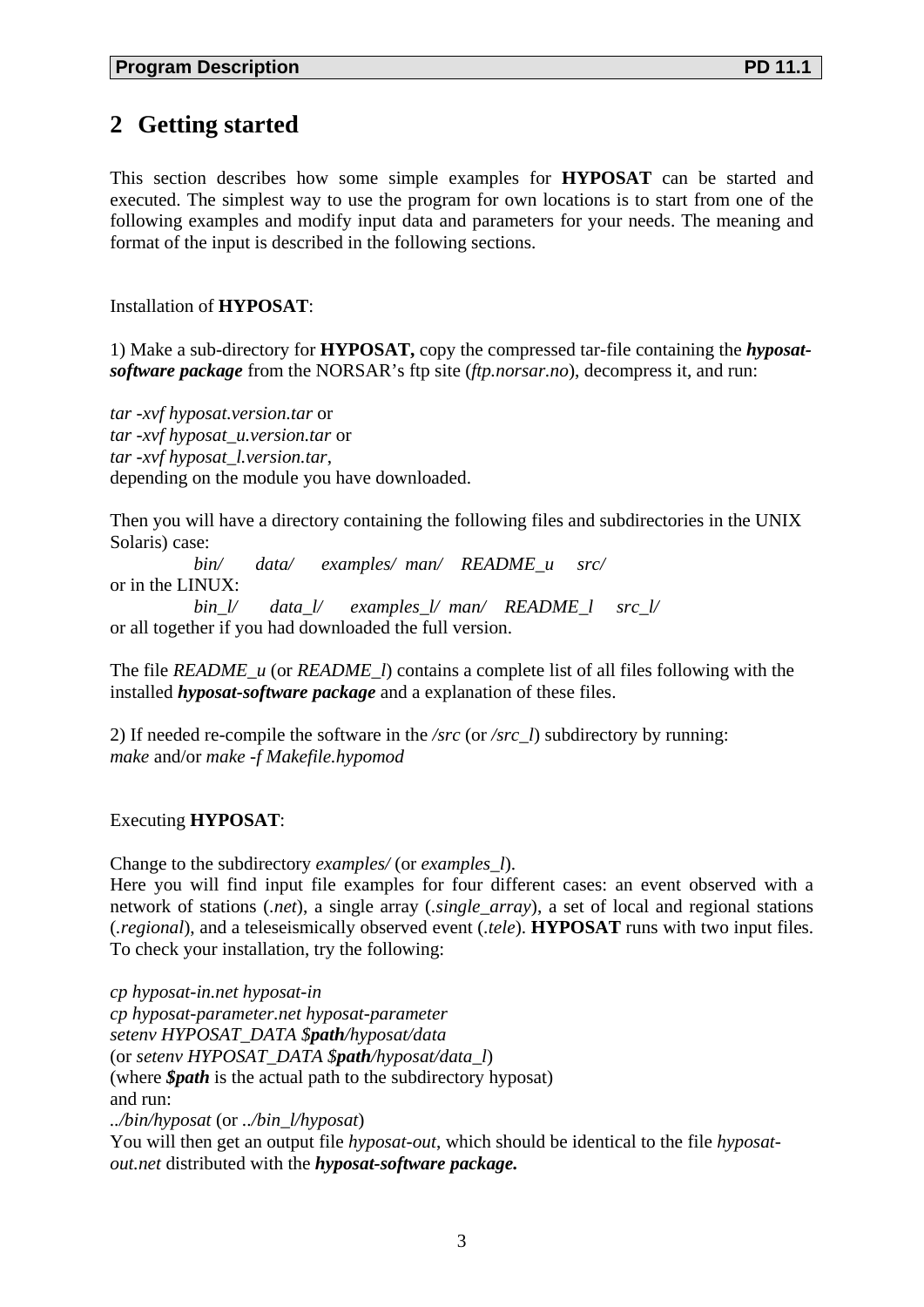The file containing the inversion-steering parameters must (!) have the name *hyposatparameter* and must reside in the actual directory where the program is executed. The structure and contents of *hyposat-parameter* is as follows:

-----start of the example for a *hyposat-parameter* file ------------------------------------------

 hyposat-parameter file for hyposat 4.4 GLOBAL MODEL<br>
GLOBAL MODEL 2 : ak135<br>
: iasp91 **GLOBAL MODEL 2** : ia<br>**GLOBAL MODEL 3** :  $\qquad \qquad$  :  $\qquad \qquad$ **GLOBAL MODEL 3** : \_ GLOBAL MODEL 4 **LOCAL OR REGIONAL MODEL**  $\qquad$  **: \_<br>PHASE INDEX FOR LOCAL MODEL**  $\qquad$  **: 0000** PHASE INDEX FOR LOCAL MODEL **CRUST 5.1 PATH** : ./<br> **CRUST 5.1** : 0 **CRUST 5.1** : 0 **OUTPUT OF REGIONAL MODEL** (DEF 0) : 1 **STATION FILE** : .../data/stations.dat **P-VELOCITY TO CORRECT ELEVATION** : 4.5 **S-VELOCITY TO CORRECT ELEVATION** : 3.3 **STATION CORRECTION FILE** : stations.cor **LG GROUP-VELOCITY** (DEF 3.5 [km/s]) : 3.5752 **RG GROUP-VELOCITY** (DEF 2.5 [km/s]) : 2.5 **LQ GROUP-VELOCITY** (DEF 4.4 [km/s]) : 4.4 **LR GROUP-VELOCITY** (DEF 3.95 [km/s]): 2.85 **STARTING SOURCE LATITUDE** [deg] : 999.<br>**STARTING LATITUDE ERROR** [deg] : 10. **STARTING LATITUDE ERROR**  $[deg]$ **STARTING SOURCE LONGITUDE** [deg] : 999. **STARTING LONGITUDE ERROR** [deg] : 10. **STARTING SOURCE DEPTH** [km] : 0.<br> **STARTING DEPTH ERROR** [km] : 50.<br> **DEPTH ELAC** (f ) = -**STARTING DEPTH ERROR** [km] : 50.<br>**DEPTH FLAG** (f,b,d,F,B,D) : b **DEPTH FLAG**  $(f, b, d, F, B, D)$ **STARTING SOURCE TIME** (epochal time): 0. **STARTING TIME ERROR** [s] : 600.0 **MAXIMUM # OF ITERATIONS : 80**<br>**# TO SEARCH OSCILLATION** (DEF 4) : 6 **# TO SEARCH OSCILLATION** (DEF 4) : 6 **LOCATION ACCURACY** [km] (DEFAULT 1.): 1. **CONSTRAIN SOLUTION** (0/1) : 1 **CONFIDENCE LEVEL** (68.3 - 99.99%) : 0.<br>**EPICENTER ERROR ELLIPSE** (DEF 1) : 1 **EPICENTER ERROR ELLIPSE** (DEF 1) **SLOWNESS [S/DEG]** (0 = APP. VEL) : 1

4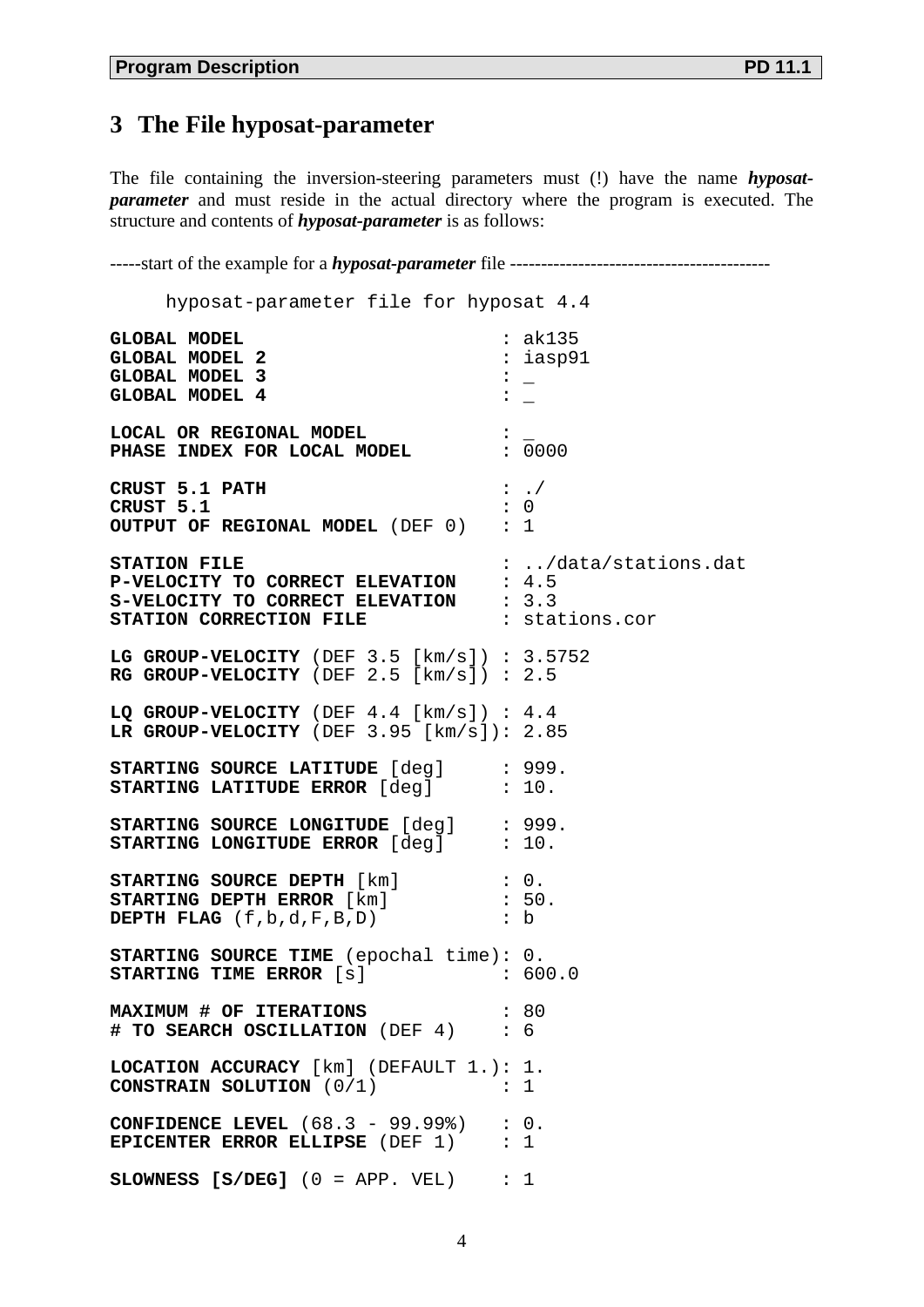**MAXIMUM AZIMUTH ERROR** [deg] : 30.<br>**MAXIMUM SLOWNESS ERROR** [s/deg] : 5. **MAXIMUM SLOWNESS ERROR** [s/deg] **FLAG USING TRAVEL-TIME DIFFERENCES** : 1 **MAGNITUDE CALCULATION** (DEF 0) : 1<br>**P-ATTENUATION MODEL** (G-R or V-C) : G-R **P-ATTENUATION MODEL** (G-R or V-C) **S-ATTENUATION MODEL** (IASPEI or R-P): R-P **INPUT FILE NAME** (DEF hyposat-in) **OUTPUT SWITCH** (YES = 1, DEFAULT) : 1 **OUTPUT FILE NAME** (DEF hyposat-out) **OUTPUT LEVEL** -----end of the example---------------------------------------------------------------

The order in which these parameters are set is arbitrary. The parameters must be identified with the above given description (bold-faced). The parameters must be written in the file in capital letters! The settings itself must follow after the 37th character of the line (*i.e.,* in this example two characters after the colon). Whenever a line does not comply with this rule, it will be ignored (*e.g.*, blank lines or lines starting with a '\*', ...). This file is read only once at the beginning of a location run. Each line can be repeated several times within the file with another setting. In this case, the last set value is used for the location process. For file names, the full path name can be given. In the following all the parameters are explained in more detail:

**GLOBAL MODEL**: Type of the reference model used to calculate all travel time related theoretical data. This package contains the following models:

| ak135  | AK135 model (Kennett et al., 1995)                        |
|--------|-----------------------------------------------------------|
| iasp91 | IASP91 model (Kennett, 1991; Kennett & Engdahl, 1991)     |
| jb     | Jeffreys-Bullen model (Jeffreys & Bullen, 1940 and later) |
| prem   | PREM model (Dziewonski & Anderson, 1981)                  |
| sp6    | SP6 model (Morelli & Dziewonski, 1993)                    |

The directory where these travel-time tables reside must be specified with the environment variable **HYPOSAT\_DATA** before the program is started. The travel-time tables are based on the **libtau**-software package written by Ray Buland and distributed as IASP91-software. If you use an own version of the **libtau**-software, you will have to exchange the *libtau\_h.f* file (see *Makefile* in the source-code directory) and to exchange the corresponding data files (*\*.hed* and *\*.tbl*) because for the version included here some parameter and dimension settings were changed in the include file *ttlim.h*.

- **GLOBAL MODEL 2**: Here one can give the name of any other second global model to be used for specific ray paths indicated in the data input file.
- **GLOBAL MODEL 3**: Here one can give the name of any other third global model to be used for specific ray paths indicated in the data input file.
- **GLOBAL MODEL 4**: Here one can give the name of any other fourth global model to be used for specific ray paths indicated in the data input file.
- **LOCAL OR REGIONAL MODEL**: Name of the file with a local (or regional) velocity model. Travel times will be estimated for the following seismic phases (as far as they can be observed with respect to distance and source depth): Pg, Pb, Pn, P, pPg, pPb, pPn, pP,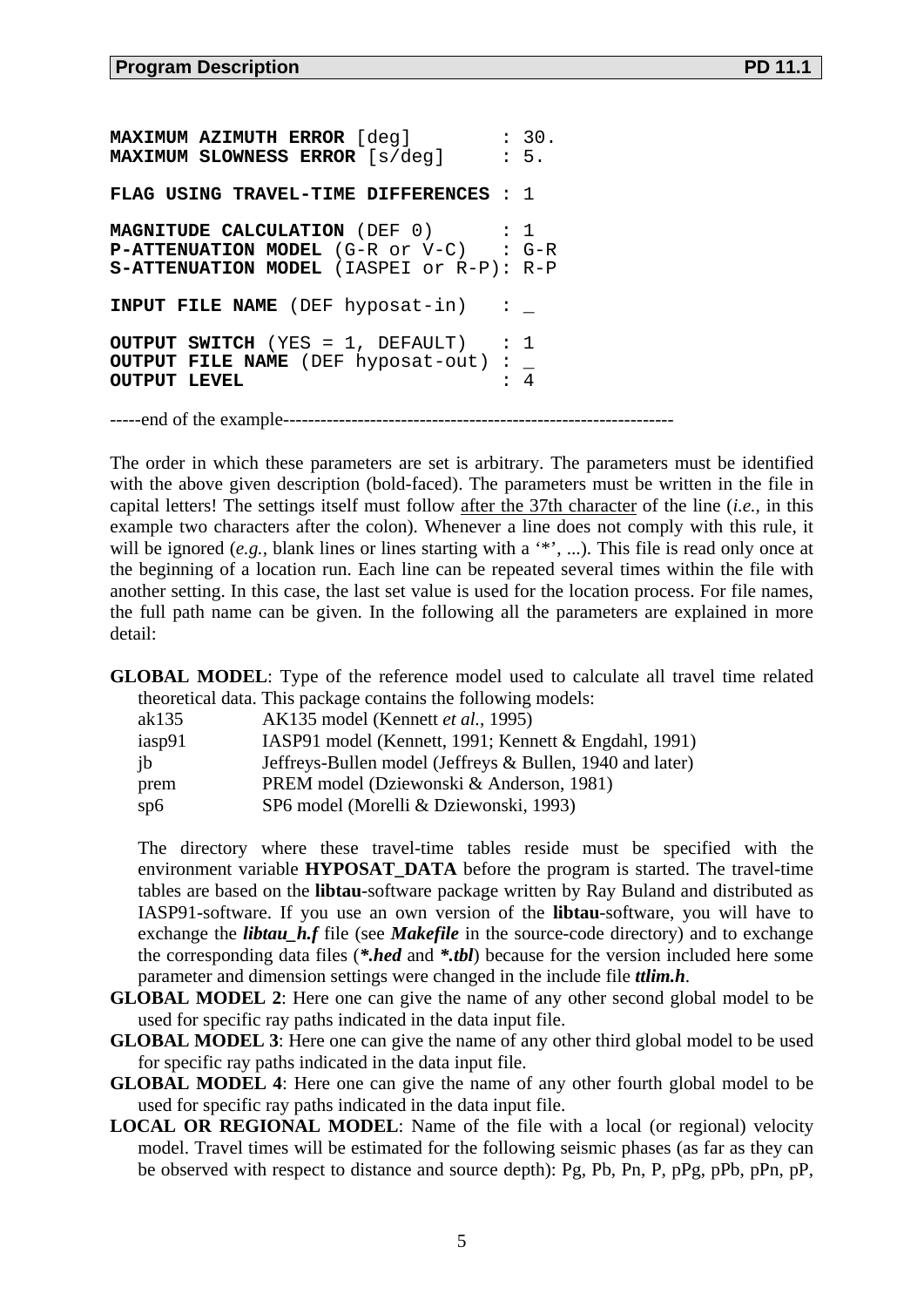PbP (*i.e.,* in this program upper side reflection from the 'Conrad'), PmP, PgPg, PbPb, PnPn, PP, and the converted phases sPg, sPb, sPn, sP, SbP and SmP. The same phase set is used for S-type phases, respectively.

This parameter (file name) must only be set if a special local or regional model is to be used instead of the global one. The velocity model must contain the following information:

In the first line maxdis = maximum distance in [deg] for which this model shall be used. It is followed by the depth in [km], the P-phase velocity Vp in [km/s], and the S-phase velocity Vs in [km/ s]. The model may contain layers with a constant velocity or with velocity gradients. First order discontinuities must be specified with two lines for the same depth. Additionally, the Conrad- and the Mohorovičić-discontinuities should be marked as shown in the following example. Otherwise, all calculated phases would be called Pg (or Sg).

|         |                  | -example for a file containing a regional velocity------- |                                  |  |  |  |  |  |  |  |  |  |
|---------|------------------|-----------------------------------------------------------|----------------------------------|--|--|--|--|--|--|--|--|--|
|         |                  |                                                           |                                  |  |  |  |  |  |  |  |  |  |
| 10.     |                  |                                                           | maxdis in free format            |  |  |  |  |  |  |  |  |  |
| 0.000   | 5.400            | 3.100                                                     | depth, vp, vs in format (3F10.3) |  |  |  |  |  |  |  |  |  |
| 10.000  | 5.800            | 3.200                                                     |                                  |  |  |  |  |  |  |  |  |  |
| 20,000  | 5.800            | 3.200CONR                                                 | + mark for the 'Conrad'          |  |  |  |  |  |  |  |  |  |
| 20.000  | 6.500            | 3.600                                                     | in format $(3F10.3, A4)$         |  |  |  |  |  |  |  |  |  |
| 30.000  | 6.800            | 3.900MOHO                                                 | + mark for the 'Moho'            |  |  |  |  |  |  |  |  |  |
| 30.000  | 8,100            | 4.500                                                     |                                  |  |  |  |  |  |  |  |  |  |
| 77.500  | 8.050            | 4.400                                                     |                                  |  |  |  |  |  |  |  |  |  |
| 120.000 | 8,100            | 4.500                                                     |                                  |  |  |  |  |  |  |  |  |  |
|         | -end of example- |                                                           |                                  |  |  |  |  |  |  |  |  |  |
|         |                  |                                                           |                                  |  |  |  |  |  |  |  |  |  |

**PHASE INDEX FOR LOCAL MODEL:** This parameter allows the user to specify the set of seismic phases, for which travel times and their partial derivatives will be calculated in the local/regional model:

The parameter is a 4 digit number. The position of a digit defines the phase type for which the value of the digit defines the action for this phase:

- dxxx the digit (d) at this place is the flag for surface reflections (*e.g.*, pP or sS)
- xdxx the digit (d) at this place is the flag for surface multiples (*e.g.*, PP or SS)
- xxdx the digit (d) at this place is the flag for reflections at the Conrad- or the Mohorovičić-discontinuity (*e.g.*, PbP or SmS). Note that the here used name 'PbP', to indicate reflection from the Conrad discontinuity, is not a regular phase name as recommanded by the IASPEI Working Group on Standard Phase Names (see IS 2.1).

xxxd the digit (d) at this place is the flag for converted phases (*e.g.*, sP or PmS) d itself can have the following values:

- $d = 1$  only P-type onsets will be calculated
- $d = 2$  only S-type onsets will be calculated
- $d = 3$  both phase types (P and S) will be calculated

*e.g.,*: 1320 means: the phases pP, PP, SS, SbS and SmS will be calculated but no conversions. 000 or simply 0 means: none of these phases will be calculated.

The direct phases Pg, Pb, Pn, P (or the same for S) will always be calculated as long as the PHASE INDEX FOR LOCAL MODEL is not set to a negative value.

#### **CRUST 5.1 PATH**: The path to the directory where the CRUST 5.1 data files (Mooney *et al.*, 1998) reside.

**CRUST 5.1**: This parameter controls the usage of the model CRUST 5.1:

- $= 0$  CRUST 5.1 is not used at all.
- $= 1$  CRUST 5.1 is used to calculate station corrections with respect to the local crustal structure below the station.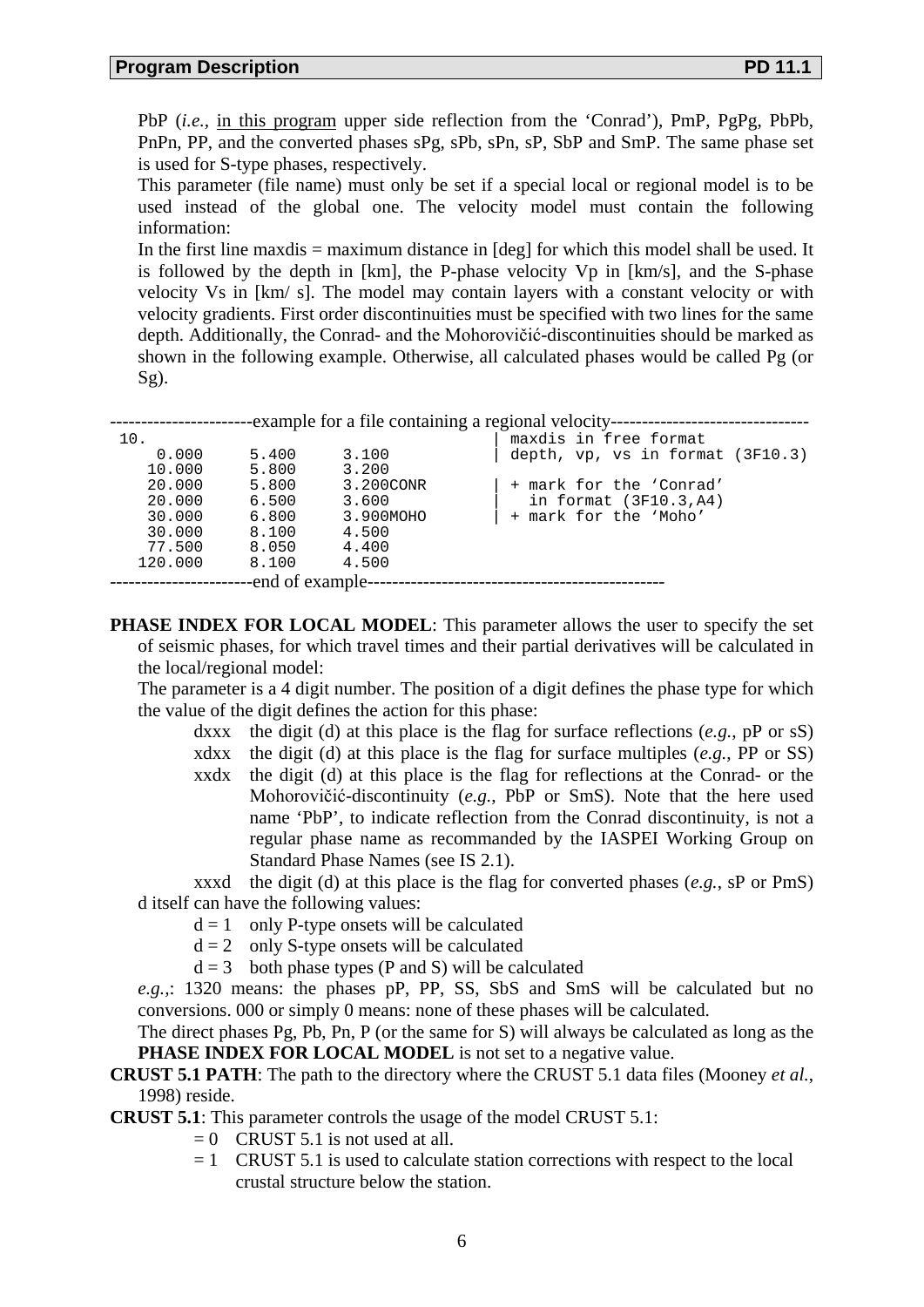- $= 2$  CRUST 5.1 is used to define a local/regional velocity model between the source and stations up to a distance of 6 deg.
- $= 3$  CRUST 5.1 is used to define a local/regional velocity and to correct for local crustal structures at the stations and at reflection points at the Earth's surface. If this parameter is set to any value larger than 0 and the model CRUST 5.1 is available, a time correction for the crustal structure at the reflection point of phases reflected at the Earth's surface will be calculated (*e.g.*, PnPn, sS, P'P', ...)
- **OUTPUT OF REGIONAL MODEL**: This flag defines if the local/regional model used for the final inversion is to be printed out in the output file (*hyposat-out*). This option is particularly interesting whenever this velocity model was interpolated from CRUST 5.1:
	- 0 no model output (default)
	- 1 model output
- **STATION FILE**: Name of the file with station coordinates either in NEIC or in CSS 3.0 file format. Only these two formats are currently supported! To get the location results faster, the usage of a file containing only your usually used stations is recommended.
- **STATION CORRECTION FILE:** Name of the file for station corrections. This file must contain the station name and then the local velocities for P and S waves below this station to calculate the best elevation correction for this station. This value can also be used to correct for a known velocity anomaly below this station. The input is format free. If such information is not available, leave it blank. If one station is not in this list, the default values as defined by the input parameters **P-VELOCITY TO CORRECT ELEVATION** and **S-VELOCITY TO CORRECT ELEVATION** are used!

-----------------------example for a file containing station corrections ------------------------------ GEC2 5.2 3.2 | in free format -----------------------end of example------------------------------------------------

- **P-VELOCITY TO CORRECT ELEVATION**: Local P velocity (Vpl) to correct for the station elevation (default 5.8 km/s) if this parameter is not set in the **STATION CORRECTION FILE**. If  $Vpl = 99$ . a station-elevation correction is not applied and the **STATION CORRECTION FILE** is not used.
- **S-VELOCITY TO CORRECT ELEVATION**: Local S velocity (Vsl) to correct for the station elevation (default Vpl/sqrt(3.)), if not given in **STATION CORRECTION FILE**.
- LG GROUP-VELOCITY: A group velocity for Lg can be defined; the default value is 3.5 [km/s].
- **RG GROUP-VELOCITY**: A group velocity for Rg can be defined; the default value is 2.5  $[km/s]$ .
- **LQ GROUP-VELOCITY**: A global group velocity for Love wave. (LQ) can be defined; the default value is 4.4 [km/s].
- **LR GROUP-VELOCITY**: A global group velocity for Rayleigh waves (LR) can be defined; the default value is 3.95 [km/s].
- **STARTING SOURCE LATITUDE**: Initial value for event latitude (no default value, an initial latitude will be estimated or chosen from the input data). Valid range:  $-90 \text{ deg} \le$ value  $\leq$  90 deg. An initial solution must be set for both latitude and longitude!

**STARTING LATITUDE ERROR**: Its standard deviation (default 10 deg).

**STARTING SOURCE LONGITUDE**: Initial value for event longitude (no default value, a start longitude will be estimated or chosen from the given data). Valid range:  $-180 \text{ deg} \le$ value <= 180 deg. An initial solution must be set for both latitude and longitude!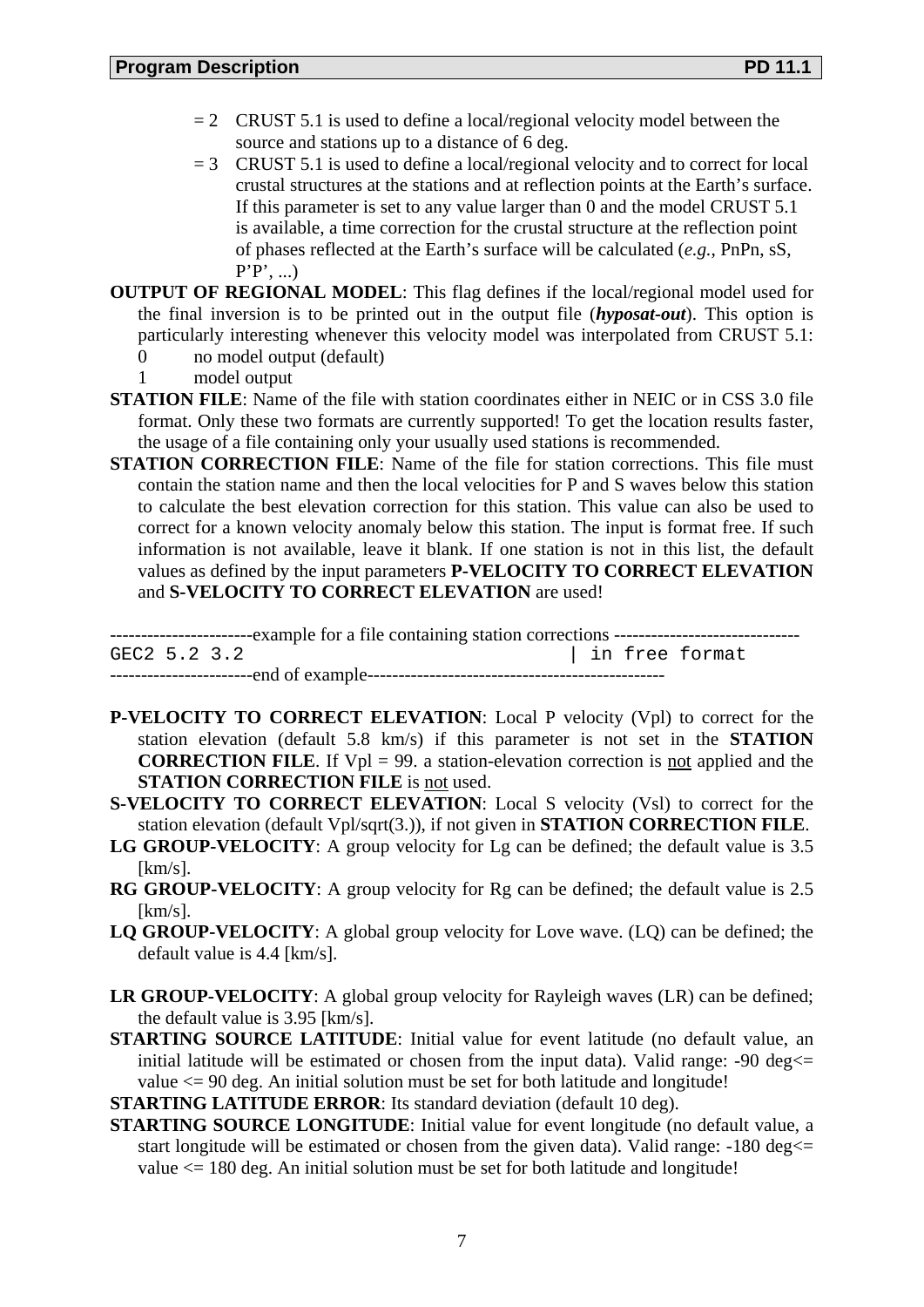**STARTING LONGITUDE ERROR:** Its standard deviation (default 10 deg).

**STARTING SOURCE DEPTH**: Starting value for the event depth (default 0. km).

**STARTING DEPTH ERROR:** Its standard deviation (default 50 km).

**DEPTH FLAG**: Flag to handle the source depth:

- f or F the hypocenters depth is fixed for this inversion, as defined by **STARTING SOURCE DEPTH.**
- d or D the depth will be inverted from the beginning.
- b or B means both: *i.e.,* the inversion begins with the fixed depth from **STARTING SOURCE DEPTH** and after reaching a stable solution, the routine also tries to invert for the source depth. Both solutions (fixed and free depth) will be listed in *hyposat-out* (see example).
- **STARTING SOURCE TIME**: Initial value for source time in epochal time format. The initial source time can be given in three different formats: as epochal time (*i.e.*, the number of seconds after 01 January 1970 00:00:00), and in two human readable formats yyyy-doy:hh.mm.ss.sss (DOY = day-of-year) and yyyy-mo-dd:hh.mm.ss.sss. For example, the 1 October 2002 at 3 o'clock in the afternoon can be written as 1033484400.0 (epochal time) or as 2002-274:15.00.00.000 or as 2002-10-01:15.00.00.000.

If this value is not set, an initial source time will be estimated from travel-time differences between direct S type and direct P type observations by using Wadati's approach. For this, the program calculates a Vp/Vs relation for each phase type and estimate a source time, respectively. The initial source time is then the mean value of all estimated source times. In the case of only one S-P observation,  $Vp/Vs$  is set to sqrt(3.). If no S-P time observation is available, the source time is set to the earliest observed onset time.

- **STARTING TIME ERROR:** its standard deviation (default 120 s).
- **MAXIMUM # OF ITERATIONS**: To avoid indefinite iterations to find a solution, a maximum number of iterations must be defined (default 80).
- **# TO SEARCH OSCILLATION**: Here the number of solutions from older iterations can be defined with which the newest solution will be compared to identify iterations between very similar solutions (oscillating solutions). The default value is 4 and the maximum number is 10.
- **LOCATION ACCURACY**: If we calculate the distance between the solutions of two consecutive iterations in km, this value gives the maximum vector length to stop the iteration process. The default value is 1 km (also if **LOCATION ACCURACY** is set to  $(0.6)$ .
- **CONSTRAIN SOLUTION**: If this flag is set to 1 (default value), all used observations are checked for their residuals and only the data with relatively small residuals are used for a final inversion.
	- 0 no final restriction of data
	- 1 final restriction of data (default).
- **CONFIDENCE LEVEL**: Level of confidence for the output of uncertainties in percent, the default uncertainty is +/- one standard deviation (*i.e.,* ca. 68.3%).
- **EPICENTER ERROR ELLIPSE**: The setting of this flag defines whether an error ellipse for the final solution will be calculated or not. The size of the error ellipse corresponds to the chosen confidence level.
	- 0 no error ellipses
	- 1 error ellipses will be calculated (default).
- **SLOWNESS [S/DEG]**: The slowness of a seismic phase can be given as input value in two different units: apparent velocity or ray parameter. All slowness values must have the same unit in the data input file *hyposat-in*:
	- 0 the slowness input values are apparent velocities in  $[km/s]$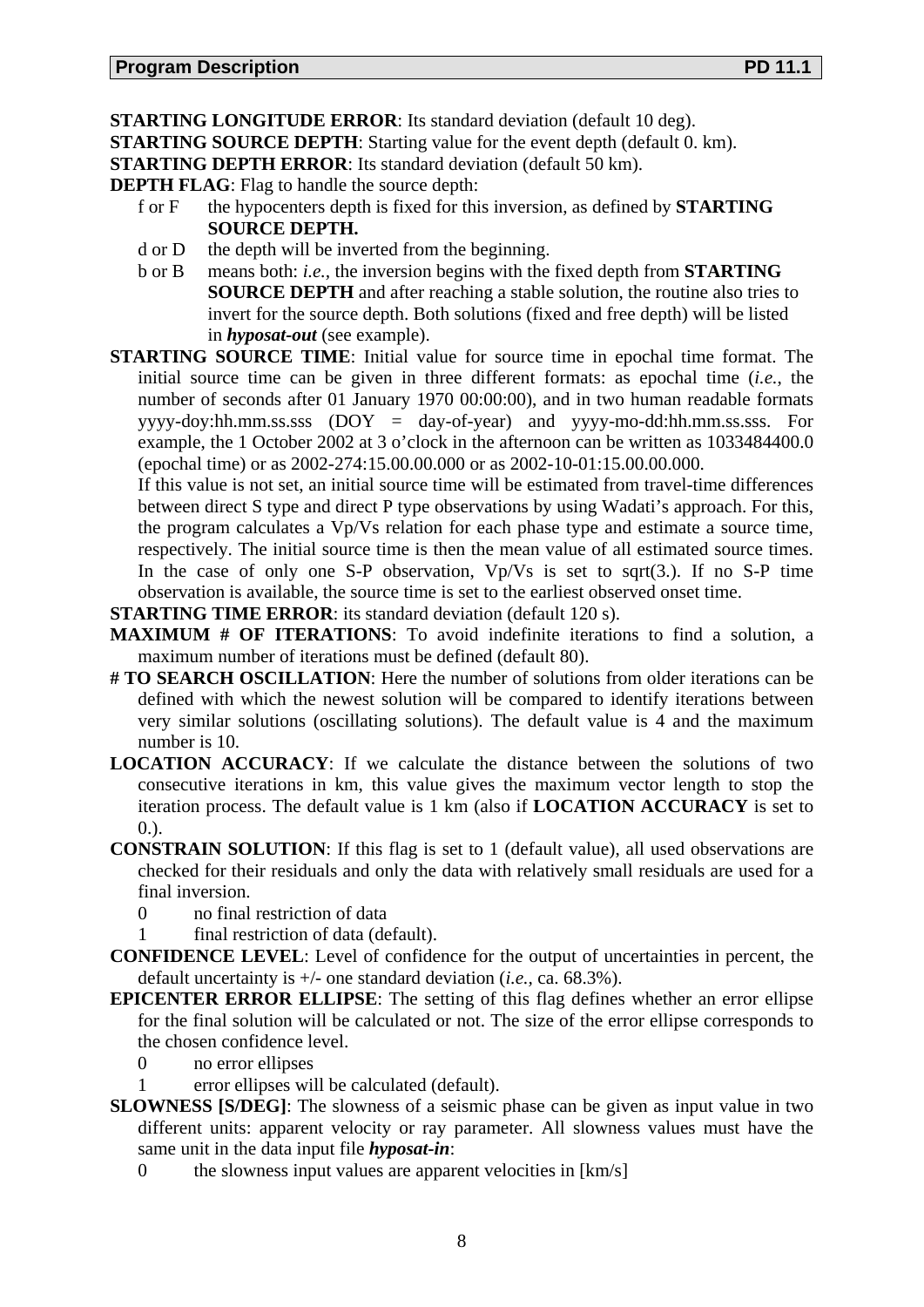- 1 the slowness input values are ray parameters in [s/deg]
- **MAXIMUM AZIMUTH ERROR**: Maximum value of a backazimuth-residual to use this observation as a defining phase in [deg].
- **MAXIMUM SLOWNESS ERROR**: Maximum value of a slowness-residual to use this observation as a defining phase in [s/deg].
- **FLAG USING TRAVEL-TIME DIFFERENCES**: By default, the program uses the traveltime differences between all phases observed at one station to estimate a hypocenter. This can be switched off:
	- 0 travel-time differences are not used
	- 1 travel-time differences are used (default)
- **MAGNITUDE CALCULATION:** Flag if body wave (mb) or surface wave (Ms) magnitudes are calculated for this event.
	- 0 magnitudes are not calculated (default)<br>1 magnitudes are calculated
	- magnitudes are calculated
- **P-ATTENUATION MODEL**: With this parameter the attenuation model used for mb calculations can be chosen. The two possibilities are **G-R** for Gutenberg-Richter (Gutenberg and Richter, 1956a, b) or **V-C** for Veith-Clawson (Veith and Clawson, 1972). No default model is defined!
- **S-ATTENUATION MODEL**: With this parameter the attenuation model used for Ms calculations can be chosen. The two possibilities are **IASPEI** for the IASPEI 1967 formula (often also called Praha formula) or **R-P** for the Rezapour and Pearce (1998) formula. No default model is defined!
- **INPUT FILE NAME**: A file name can be defined at this place if not the standard input-file name (*hyposat-in*) should be used.
- **OUTPUT SWITCH**: This flag determines whether any output file (see also **OUTPUT FILE NAME)** will be written:
	- 0 no output file
	- 1 output file will be written (default)
- **OUTPUT FILE NAME**: A file name can be given at this place if not the standard output-file name (*hyposat-out*) should be used.
- **OUTPUT LEVEL:** Verbosity level for output during the location process on screen  $(0 10)$ or on file  $(>10)$  during the inversion; the default value is 4. If **OUTPUT LEVEL**  $> 10$ , the output level for the screen is internally calculated. In addition, the resolution, covariance, correlation, and the information-density matrix will then be written out in a file called *hyposat-gmi.out*. This file contains always the named matrices for the last inversion. **OUTPUT LEVEL** can be set to the following values:

| Input     | Matrix Output                                | <b>Screen Output Level</b> |
|-----------|----------------------------------------------|----------------------------|
| $0 - 10$  | None                                         | $0 - 10$                   |
| 11        | the resolution matrix will be written out.   |                            |
| 12        | the covariance matrix will be written out.   |                            |
| 13        | the correlation matrix will be written out.  | 3                          |
| 14        | all three matrices will be written out.      | 5                          |
| 15        |                                              |                            |
| 16        | $^{\prime\prime}$                            | 9                          |
| $17 - 19$ | $^{\prime\prime}$                            | 10                         |
| 20        | , plus the diagonal elements of information  |                            |
|           | -density matrix will be written out.         |                            |
| $21 - 29$ | "                                            | as for $11 - 19$           |
| 30        | ", plus the whole information-density matrix |                            |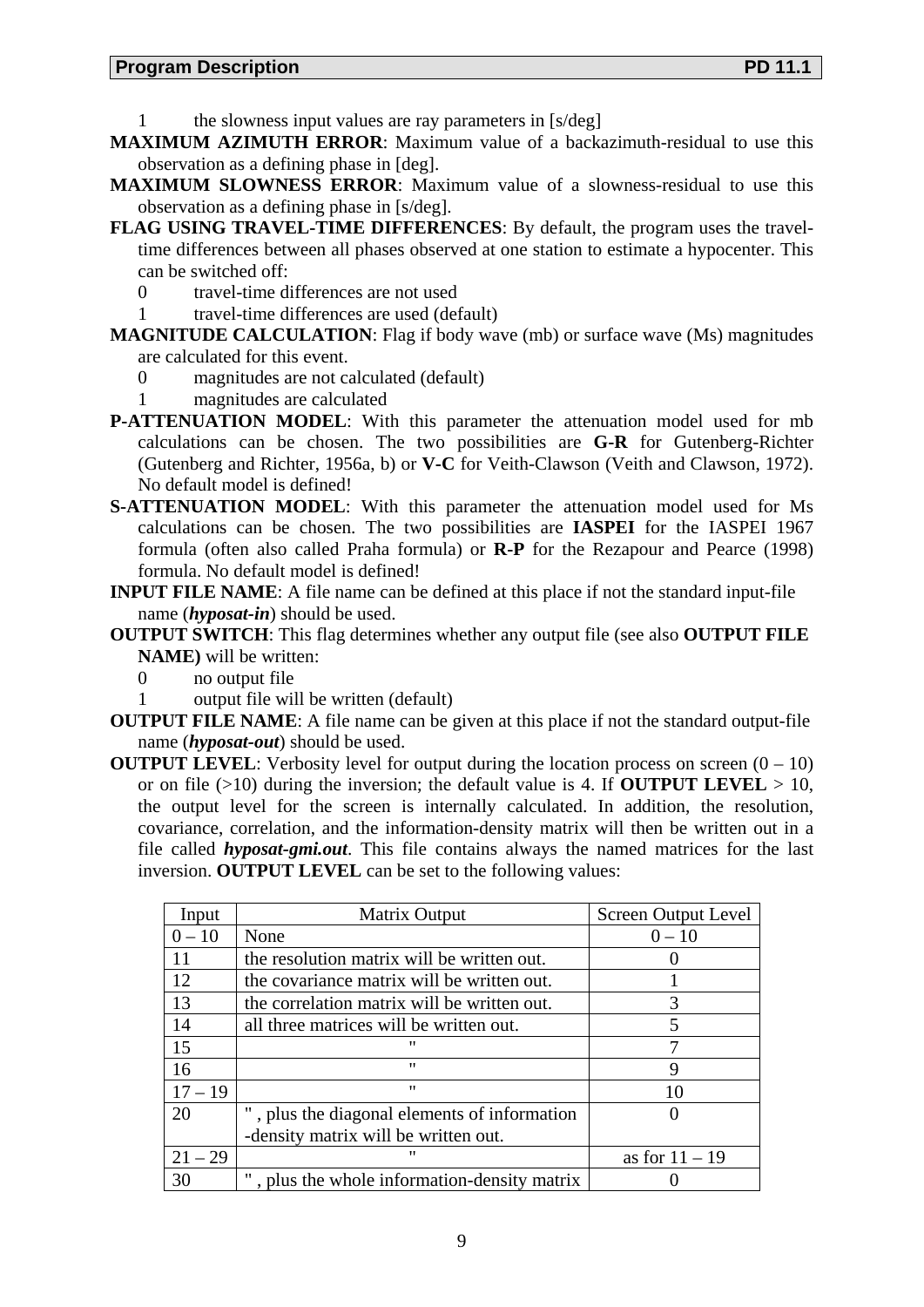|                          | will be written out. |                  |
|--------------------------|----------------------|------------------|
| $\overline{\phantom{0}}$ |                      | as for $11 - 19$ |

# **4 The File hyposat-in**

- **HYPOSAT** then needs a file with all the readings for a specific event: This file has by default the name *hyposat-in* but the name can be defined in the parameter file *hyposat-parameter*. The data-input file must have the following format:
- 1. line: any title for event identification of maximum 80 characters (used also in the outputfile *hyposat-out*).
- 2.  $(n+1)$ 'th line with the n-observed onsets. This line must (!) be compatible with the following format (FORTRAN):

If we don't wish to calculate magnitudes (see **MAGNITUDE CALCULATION** in the *hyposat-parameter* file) this line can contain the following data with the following format:

 $(a5,1x,a8,1x,i4,4(1x,i2),1x,f6.3,1x,f5.3,1x,f6.2,3(1x,f5.2),1x,a6)$ 

station name, phase name, year, month, day, hour, minute, second, standard deviation of the onset time, backazimuth, standard deviation of the backazimuth observation, either ray parameter [s/deg] or apparent velocity [km/s] (see **SLOWNESS [S/DEG]** in the *hyposatparameter* file), standard deviation of the slowness observation in [s/deg] or [km/s], and a six character long combination of controlling flags. These steering flags (**123456**) have the following meanings and options:

- Position **1** the time reading of this onset can be used ('**T**' or '**t**') or not used ('**\_**') for the inversion.
- Position **2** the backazimuth reading of this onset can be used ('**A**' or '**a**') or not used ('**\_**') for the inversion.
- Position **3** the slowness reading of this onset can be used ('**S**' or '**s**') or not used ('**\_**') for the inversion.
- Position **4** the time reading of this onset can be used ('**D**' or '**d**') or not used ('**\_**') to calculate travel-time differences and use them in the inversion.
- Position **5** the onset-time reading of this onset will be corrected ('**R**' or '**r**') or not corrected ( $\dot{\ }$ ) for the crustal structure below a reflection point at the Earth's surface by calculating the travel-time difference for the crustal path between the used global model (as set with **GLOBAL MODEL** in *hyposat-parameter*) and CRUST 5.1.
- Position **6** if set to '**2**', '**3**', or '**4**', the other global Earth model (as set with **GLOBAL MODEL 2**, **GLOBAL MODEL 3**, or **GLOBAL MODEL 4** in *hyposatparameter*) will be used to calculate the theoretical onset time, the ray parameter, and their partial derivatives for this onset. With any other character at this place the standard global Earth model (see **GLOBAL MODEL** in *hyposat-parameter*) will be used.

Keeping all positions  $1 - 6$  blank, the flag combination **TASDR**<sub>\_</sub> will be used as default value.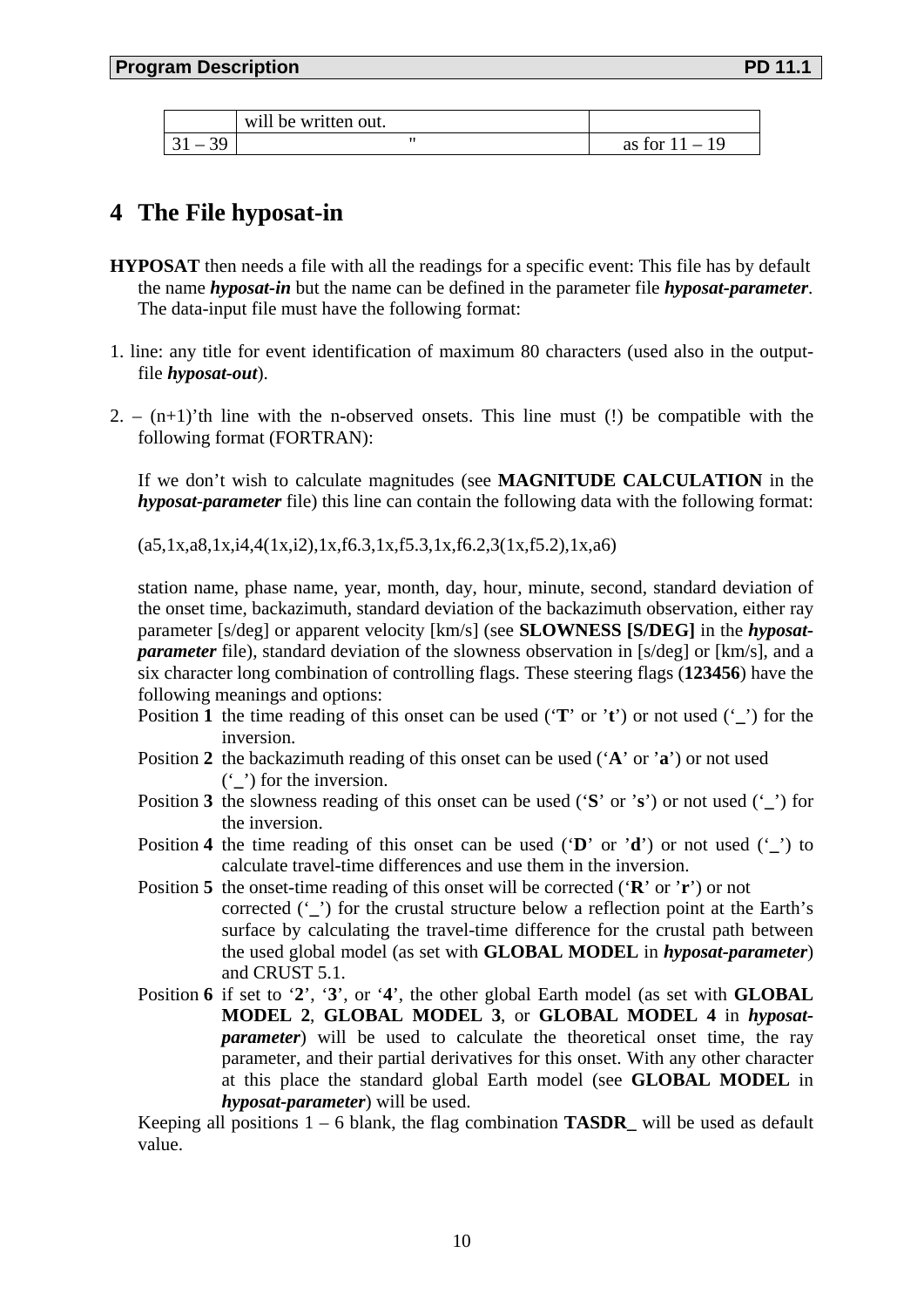If one also wishes to calculate magnitudes (see **MAGNITUDE CALCULATION** in *hyposat-parameter*) this line can contain the following data in the following format:

 $(a5,1x,a8,1x,i4,4(1x,i2),1x,f6.3,1x,f5.3,1x,f6.2,3(1x,f5.2),1x,a6,1x,f6.3,1x,f12.2)$ 

station name, phase name, year, month, day, hour, minute, second, standard deviation of the onset time, backazimuth, standard deviation of the backazimuth observation, either ray parameter [s/deg] or apparent velocity [km/s] (see **SLOWNESS [S/DEG]** in the *hyposatparameter* file), standard deviation of the slowness observation in [s/deg] or [km/s], the six character long combination of controlling flags (see above), the period of the observed onset, and finally the amplitude of the signal in [nm].

S-type onsets must always be listed after the corresponding P-type onsets – if not, the traveltime difference between these two onsets (S-P) cannot be used for calculating a starting solution for source time and distance from the corresponding station. If it is unknown, of which type the P or S onsets are, you can choose the names P1 or S1 to tell the program that you know it is the first P or the first S onset at this station. Then the program itself chooses the right phase name depending on the distance of the observation.

Onsets with a station name starting with a **\*** and lines starting with a blank character are not used.

The values for backazimuth, slowness, period, and amplitude are optional. If backazimuth or slowness values are not available, they must be set to -999. or -1.; the amplitude/period information is only used if both values are larger than 0.

For each phase name not defined by the applied travel-time model(s), the program searches for the best fitting phase. However, onset time and ray parameter of such a phase are not used in the inversion, but eventually the backazimuth information!

When using the correct format, an input file can look like the following example:

| NORTHERN MOLUCCA SEA, 1996 29 June, from pIDC's Reviewed Event Bulletin (REB) |                              |  |  |  |  |  |                       |                                                  |                 |                    |         |        |               |        |                                                                                                   |
|-------------------------------------------------------------------------------|------------------------------|--|--|--|--|--|-----------------------|--------------------------------------------------|-----------------|--------------------|---------|--------|---------------|--------|---------------------------------------------------------------------------------------------------|
| <b>WRA</b>                                                                    | $\, {\bf P}$                 |  |  |  |  |  |                       | 1996 06 29 00 41 44.700 0.300 331.50 20.00 11.10 |                 |                    |         |        | $1.00$ TASD   | 0.300  | 4.50                                                                                              |
| <b>WRA</b>                                                                    | S                            |  |  |  |  |  | 1996 06 29 00 45 48.7 |                                                  | $0.600$ 338.0   | 20.0               | 17.0    |        | 2.00 TASD     | 0.900  | 2.00                                                                                              |
| QIS                                                                           | P1                           |  |  |  |  |  | 1996 06 29 00 42 12.8 |                                                  | $0.300 - 999.$  | 0.0                | $-999.$ |        | $0.00$ TASD   |        |                                                                                                   |
| OIS                                                                           | PCP                          |  |  |  |  |  | 1996 06 29 00 45 44.8 |                                                  | $0.300 - 999.$  | 0.0                | $-999.$ |        | $0.00$ TASD   |        |                                                                                                   |
| ASAR                                                                          | P                            |  |  |  |  |  | 1996 06 29 00 42 16.9 |                                                  | 0.300 346.3     | 20.0               | 7.1     |        | 1.00 TASD     | 0.500  | 3.40                                                                                              |
| ASAR                                                                          | PCP                          |  |  |  |  |  | 1996 06 29 00 45 45.2 |                                                  | 0.300 345.1     | 20.0               | 2.3     |        | $1.00$ TASD   | 0.500  | 2.20                                                                                              |
| ASAR                                                                          | S                            |  |  |  |  |  | 1996 06 29 00 46 45.3 |                                                  | 0.600 347.6     | 20.0               | 20.3    |        | 2.00 TASD     | 0.800  | 3.90                                                                                              |
| WARB                                                                          | P                            |  |  |  |  |  | 1996 06 29 00 42 31.2 |                                                  | 0.300 339.4     | 30.0               | 8.2     |        | 2.00 TASD     | 0.700  | 6.50                                                                                              |
| WARB                                                                          | PCP                          |  |  |  |  |  | 1996 06 29 00 45 49.4 |                                                  | $0.300 - 999.$  | 0.0                | $-999.$ |        | $0.00$ TASD   |        |                                                                                                   |
| MEEK                                                                          | $\mathbf{P}$                 |  |  |  |  |  | 1996 06 29 00 42 42.7 |                                                  | $0.300 - 999.$  | 0.0                | $-999.$ |        | $0.00$ TASD   |        |                                                                                                   |
| <b>CMAR</b>                                                                   | P                            |  |  |  |  |  | 1996 06 29 00 43 09.0 |                                                  | 0.300 109.7     | 30.0               | 7.8     |        | 2.00 TASD_    | 0.400  | 0.60                                                                                              |
| <b>CMAR</b>                                                                   | LR                           |  |  |  |  |  | 1996 06 29 00 57 48.7 | 50.000 110.0                                     |                 | 30.0               | 39.5    |        | 2.00 A        | 19.360 | 188.80                                                                                            |
| <b>FORT</b>                                                                   | $\, {\bf P}$                 |  |  |  |  |  | 1996 06 29 00 43 11.3 |                                                  | $0.300 - 999.$  | 0.0                | -999.   |        | $0.00$ TASD   |        |                                                                                                   |
| <b>WOOL</b>                                                                   | P                            |  |  |  |  |  | 1996 06 29 00 43 15.6 | 0.300                                            | 7.9             | 30.0               | 9.9     |        | $2.00$ TASD   | 0.600  | 4.10                                                                                              |
| <b>SHK</b>                                                                    | P                            |  |  |  |  |  | 1996 06 29 00 43 25.4 |                                                  | $0.300 - 999.$  | 0.0                | $-999.$ |        | $0.00$ TASD   |        |                                                                                                   |
| STKA                                                                          | P                            |  |  |  |  |  | 1996 06 29 00 43 46.8 |                                                  | 0.300 323.2     | 20.0               | 9.0     |        | $1.00$ TASD   | 0.600  | 7.20                                                                                              |
| <b>STKA</b>                                                                   | PCP                          |  |  |  |  |  | 1996 06 29 00 46 12.0 |                                                  | $0.300 - 999.$  | 0.0                | $-999.$ |        | $0.00$ TASD   |        |                                                                                                   |
| <b>KSAR</b>                                                                   | $\mathbb P$                  |  |  |  |  |  | 1996 06 29 00 43 46.7 |                                                  | 0.300 177.3     | 20.0               | 10.1    |        | 2.00 TASD     | 0.700  | 1.70                                                                                              |
| <b>KSAR</b>                                                                   | LR                           |  |  |  |  |  | 1996 06 29 01 04 25.0 | 50.000 160.0                                     |                 | 20.0               | 46.0    |        | 2.00 A        | 19.860 | 40.10                                                                                             |
| MJAR                                                                          | $\, {\bf P}$                 |  |  |  |  |  | 1996 06 29 00 43 51.9 |                                                  | 0.300 357.1     | 20.0               | 18.8    |        | 1.00 TASD     | 0.550  | 2.00                                                                                              |
| <b>PDY</b>                                                                    | Ρ                            |  |  |  |  |  | 1996 06 29 00 46 47.0 |                                                  | $0.300$ $111.2$ | 30.0               | 6.6     |        | 2.00 TASD     | 0.450  | 4.30                                                                                              |
| ZAL                                                                           | P                            |  |  |  |  |  | 1996 06 29 00 47 09.0 |                                                  | $0.300 - 999.$  | 0.0                | $-999.$ |        | $0.00$ TASD   |        |                                                                                                   |
| <b>ABKT</b><br>$\star$                                                        | P                            |  |  |  |  |  | 1996 06 29 00 48 09.5 |                                                  | $0.300 - 999.$  | 0.0                | $-999.$ |        | $0.00$ TASD   |        |                                                                                                   |
| $*_{\rm NRI}$                                                                 | P                            |  |  |  |  |  | 1996 06 29 00 48 08.7 |                                                  |                 | $0.300$ 195.9 30.0 |         |        | 3.9 2.00 TASD | 0.750  | 3.00                                                                                              |
|                                                                               |                              |  |  |  |  |  |                       |                                                  |                 |                    |         |        |               |        | * Note, the following phase has an irregular phase name! Therefore we will not use its onset time |
|                                                                               | * or slowness for inversion. |  |  |  |  |  |                       |                                                  |                 |                    |         |        |               |        |                                                                                                   |
| $\star$                                                                       |                              |  |  |  |  |  |                       |                                                  |                 |                    |         |        |               |        |                                                                                                   |
| NRI                                                                           | x                            |  |  |  |  |  | 1996 06 29 00 48 08.7 |                                                  | 0.300 195.9     | 30.0               | 3.9     | 2.00 A |               | 0.750  | 3.00                                                                                              |
| MAW                                                                           | $\, {\bf P}$                 |  |  |  |  |  | 1996 06 29 00 49 01.1 |                                                  | $0.300 - 999.$  | 0.0                | $-999.$ |        | $0.00$ TASD   |        |                                                                                                   |
| <b>KVAR</b>                                                                   | $\mathbf{P}$                 |  |  |  |  |  | 1996 06 29 00 49 17.2 |                                                  | $0.300 - 999.$  | 0.0                | $-999.$ |        | $0.00$ TASD   |        |                                                                                                   |
| <b>NPO</b>                                                                    | $\mathsf{P}$                 |  |  |  |  |  | 1996 06 29 00 49 31.0 |                                                  | $0.300 - 999.$  | 0.0                | $-999.$ |        | $0.00$ TASD   |        |                                                                                                   |
| ARCES P                                                                       |                              |  |  |  |  |  | 1996 06 29 00 49 51.7 | 0.300                                            | 94.5            | 20.0               | 4.1     |        | $1.00$ TASD   | 0.550  | 0.80                                                                                              |
| SPITS P                                                                       |                              |  |  |  |  |  | 1996 06 29 00 49 55.9 |                                                  | $0.300$ 116.6   | 30.0               | 3.5     |        | $2.00$ TASD   | 0.900  | 3.60                                                                                              |
| FINES P                                                                       |                              |  |  |  |  |  | 1996 06 29 00 50 00.0 |                                                  | $0.300$ 111.2   | 20.0               | 5.9     |        | $1.00$ TASD   | 0.550  | 0.60                                                                                              |
| HFS                                                                           | P                            |  |  |  |  |  | 1996 06 29 00 50 28.7 |                                                  | 0.300 311.3     | 30.0               | 1.5     |        | 2.00 TASD     | 0.750  | 1.10                                                                                              |
| <b>TXAR</b>                                                                   | PKPdf                        |  |  |  |  |  | 1996 06 29 00 55 42.7 |                                                  | $0.300 - 999.$  | 0.0                | $-999.$ |        | $0.00$ TASD   |        |                                                                                                   |
| SCHO                                                                          | PKPdf                        |  |  |  |  |  | 1996 06 29 00 55 41.2 |                                                  | $0.300 - 999.$  | 0.0                | $-999.$ |        | $0.00$ TASD   |        |                                                                                                   |
| DBIC                                                                          | PKPdf                        |  |  |  |  |  | 1996 06 29 00 55 57.1 |                                                  | $0.300 - 999.$  | 0.0                | $-999.$ |        | $0.00$ TASD   |        |                                                                                                   |
| PLCA                                                                          | PKPdf                        |  |  |  |  |  | 1996 06 29 00 56 09.1 |                                                  | 0.300311.9      | 30.0               | 6.4     |        | 2.00 TASD     | 0.900  | 0.90                                                                                              |
| LPAZ                                                                          | PKPdf                        |  |  |  |  |  | 1996 06 29 00 56 44.7 |                                                  | $0.300 - 999.$  | 0.0                | $-999.$ |        | $0.00$ TASD   |        |                                                                                                   |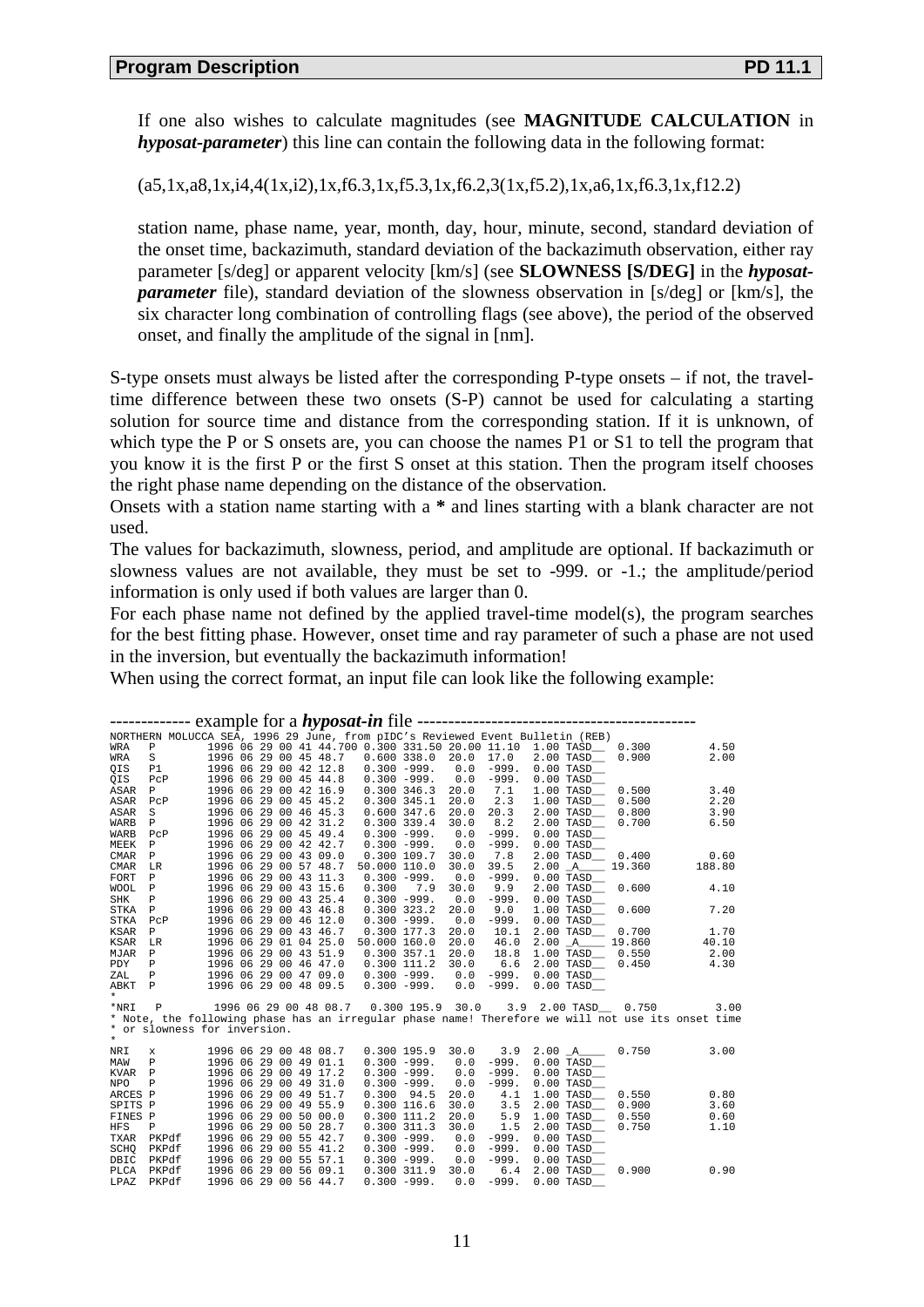--------------- end of the example -------------------------------------------------------

## **5 The File hyposat-out**

With the above example for a *hyposat-in* file you will get the following output-file *hyposatout*: This example was calculated on a UNIX system, the results on a LINUX system might be slightly different. Explanations are included in [ .... ]:

------------------example for a *hyposat-out* file ---------------------------------------- HYPOSAT Version 4.4 NORTHERN MOLUCCA SEA, 1996 29 June, from pIDC's Reviewed Event Bulletin (REB) Parameters of starting solution ( 1 standard deviation): [Notall backazimuth-observation pairs are used: if one station is more than 170 deg apart from the crossing point, this crossing point is skipped.]<br>Mean epicenter calculated from 165 backazimuth observation pairs<br>Mean epic [ type 1: S - P or S1 - P1 observation, type 2: Sg - Pg observation, type 3: Sn - Pn observation, type 4: Sb - Pb observation ] S-P Travel-time difference type 1 with 2 observation(s)<br>Mean source time: 836008582.700 11.636 [s]<br>Mean vp/vs: 1.758 0.035 Iterations : 7 Number of defining: 58 First reference model : ak135 Second reference model : iasp91 The new source parameters Confidence level of given uncertainties: 68.27 % Source time : 1996 06 29 00 36 42.801 0.150 [s]<br>
or 836008602.801 0.150 [s]<br>
Epicenter lat: 1.3045 0.0250 [deg]<br>
Epicenter lon: 126.3165 0.0611 [deg] Source depth : 0.00 [km] Fixed Epicenter error ellipse: Major axes: 5.98 [km] Minor axes: 3.61 [km] Azimuth: 62.0 [deg] Area: 67.82 [km\*\*2] Flinn-Engdahl Region ( 266 ): Northern Molucca Sea Magnitudes: 4.39 (mb, G-R) 3.57 (Ms, R-P) Stat Delta Azi Phase [used] Onset time Res Baz Res Rayp Res Used Amplitude Period MAG WRA 22.534 159.96 P 00 41 44.700 0.167 331.50 -7.15 11.10 0.47 TASD 4.50 0.300 4.43<br>WRA 22.534 159.96 S 00 45 48.700 -4.364 338.00 -0.65 17.00 -2.34 TAD 2.00 0.900 QIS 25.328 149.77 P1 P 00 42 12.800 1.244<br>QIS 25.328 149.77 PcP 00 45 44.800 0.066 T D ASAR 25.895 163.91 P<br>ASAR 25.895 163.91 PCP 00 42 16.900 0.1823 345.30 3.89 2.30 0.01 TASD 3.20 0.500 4.24<br>ASAR 25.895 163.91 PCP 00 46 45.300 -2.629 347.60 5.19 20.30 4.48 TAD 3.90 0.800 WARB 27.329 179.36 P 00 42 31.200 1.588 339.40 -19.89 8.20 -0.78 T SD 6.50 0.700 4.50<br>WARB 27.329 179.36 PcP 00 45 49.400 0.097 T D MARE 27.329 179.36 P<br>
WARE 27.329 179.36 P<br>
MARE 27.329 179.36 P<br>
MEEK 28.756 194.44 P<br>
MEEK 28.756 194.44 P<br>
MEEK 28.756 194.44 P<br>
MEEK 28.76 194.44 P<br>
MEEK 28.76 194.44 P<br>
MEEK 28.76 194.44 P<br>
MEEK 28.76 194.44 P<br>
MEEK 2 CMAR 31.809 304.11 P 00 43 9.000 -0.476 109.70 -9.60 7.80 -0.99 TAS 0.60 0.400 3.88 The following LR onset was only used with its backazimuth observation. ]<br>
CMAR 31.809 304.11 LR 00 57 48.700<br>
FORT 31.949 177.17 P 00 43 11.300 CMAR 31.949 304.11 LAC 10 57 4.10 0.600 43 46.800 0.239 7.90 -0.75 9.90 1.13 TAS 4.10 0.600 4.54<br>
FORT 31.949 177.17 P 00 43 15.600 0.807<br>
MOOL 32.500 187.42 P 00 43 15.600 0.239 7.90 -0.75 9.90 1.13 TAS 4.10 0.600 4.54<br> PDY 59.127 351.99 P<br>
PDY 59.127 351.99 P<br>
ZAL 62.559 333.79 P<br>
ABKT 72.094 309.51 P<br>
DO 47 9.000 0.523 11.20 -52.89 6.60 -0.33 T<br>
TRES 72.094 309.51 P<br>
DO 48 9.500 0.098 T ABKT 72.094 309.51 P 00 48 9.500 0.098<br>[The unknown phase x was associated as P and the corresponding residuals were calculated. ] NRI 72.621 346.75 x P 00 48 8.700 -3.059 195.90 56.31 3.90 -2.05<br>MAW 81.351 200.29 p 00 49 1.700 0.155 9<br>KVAR 84.499 313.86 P 00 49 17.200 -0.871 T T NPO 87.457 25.36 P 00 49 31.000 -1.079<br>[This P onset does not at all fit in the location with a fixed depth at 0 km.] ARCES 92.567 339.77 P 00 49 51.700 -4.215 94.50 15.08 4.10 -0.52 S 0.80 0.550 4.32 SPITS 92.763 348.81 P 00 49 55.900 -0.784 116.60 46.40 3.50 -1.11 T S 3.60 0.900 4.78 FINES 93.759 331.71 P 00 50 0.000 -1.509 111.20 30.82 5.90 1.30 T S 0.60 0.550 4.16 HFS 99.955 332.03 P Pdif 00 50 28.700 -1.003 311.30 -118.24 1.50 -2.95 T 1.10 0.750 4.57<br>SCHQ 123.011 9.03 PKPdf 00 55 41.200 -0.098<br>TXAR 123.387 53.22 PKPdf 00 55 42.700 -0.215 T DBIC 130.629 279.87 PKPdf 00 55 57.100 0.161 T PLCA 137.880 160.81 PKPdf 00 56 9.100 -0.877 311.90 106.27 6.40 4.56 T 0.90 0.900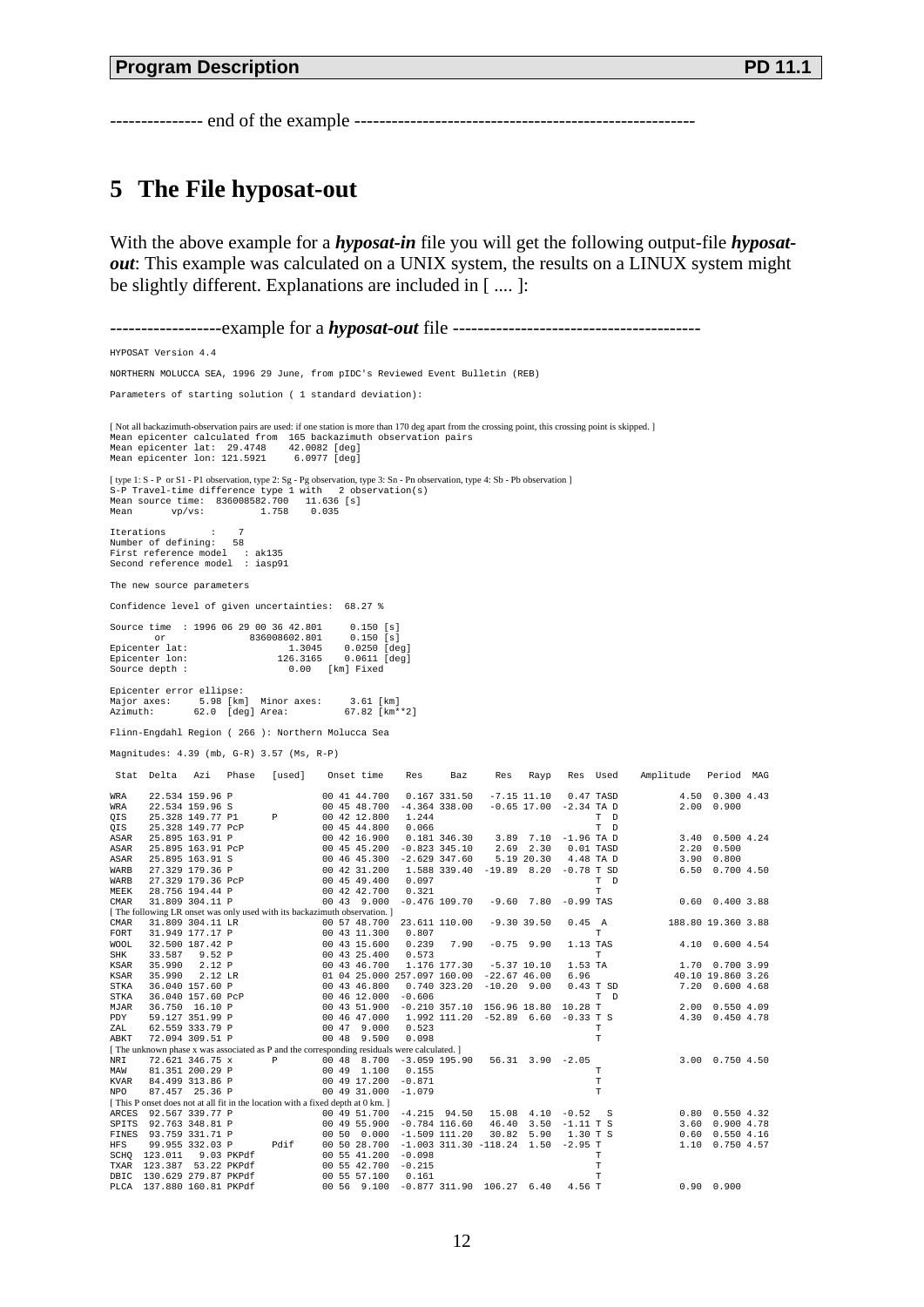#### **Program Description Program Description**

LPAZ 159.401 137.08 PKPdf 00 56 44.700 -0.776 T

Defining travel-time differences:

| $22.534 S - P$<br>244.000<br>WRA<br>OIS<br>$25.328$ PcP - P1<br>212.000<br>208,300<br>ASAR<br>$25.895$ PcP - P<br>$25.895 S - P$<br>268.400<br>ASAR<br>$25.895 S - PCP$<br>60.100<br>ASAR<br>198.200<br>$27.329$ PcP - P<br>WARR | Stat        | Delta Phases | Observed | Res                                                                              |
|----------------------------------------------------------------------------------------------------------------------------------------------------------------------------------------------------------------------------------|-------------|--------------|----------|----------------------------------------------------------------------------------|
| $36.040$ PcP - P                                                                                                                                                                                                                 | <b>STKA</b> |              | 145.200  | $-4.530$<br>$-1.178$<br>$-1.005$<br>$-2.810$<br>$-1.805$<br>$-1.490$<br>$-1.346$ |

[ The azimuth range of the maximum gap without any observations is always given in clockwise direction. ] Maximum azimuthal gap of defining observations: 53.2 [deg] -> 137.1 [deg] = 83.9 [deg]

[RMS is defined as  $\sqrt{\text{Residor}}$ *Res* 2 ∑  $\frac{2}{N}$ , MEAN-ERROR is defined as  $M$ <br>ta  $RMS$  MEAN-ERROR<br> $: 1.199$  0.826 ∑ *Res*  $\frac{2}{N}$ , and MEAN is defined as ∑*Res*  $\overline{N}$ ; all with the listed residuals *Res* and the number of data *N*. ] Residuals of defining data<br>
RMS MEAN-ERROR MEAN<br>
32 onset times<br>
9 azimuth values<br>  $\cdot$  5.858<br>  $\cdot$  4.955<br>  $-2.336$  32 onset times : 1.199 0.826 -0.194 [s] 9 azimuth values : 5.858 4.955 -2.336 [deg] 10 ray parameters : 0.812 0.709 -0.040 [s/deg] 7 travel-time differences : 2.333 2.023 -2.023 [s] [ The weighted RMS is here defined as  $\sum$  Res<sup>2</sup> · w ∑*<sup>w</sup>* -------------------------- with the listed residuals *Res* and the data weight *w* used for the inversion (*i.e.,* here the standard deviations of the data from *hyposat-in*) as used at the ISC. ] Weighted RMS of onset times (ISC type): 1.455 [s] [ The weighted misfit is here defined for the L1-norm as  $\sum \frac{|Res|}{w}$ <del>*N*</del> and for the L2-norm as *Res*  $\sum \left(\frac{Res}{W}\right)^2$ *<sup>N</sup>* ----------------------- with *N* the number of data. Input data also means data not used to locate the event. In this case, all backazimuth and ray parameter observations defined as usable by the switches in *hyposat-in* were also included. ]<br>Weighted misfit of input data  $\frac{L1}{2.744}$  0.450 Weighted misfit of input data 33 onset times : 2.744 0.450<br>
20 azimuth values : 1.351 2.282<br>
17 ray parameters : 1.475 2.736 20 azimuth values 17 ray parameters : 1.475 2.736 7 travel-time differences : 3.637 3.893 77 misfit over all T0 LAT LON Z VPVS DLAT DLON DZ DT0 DVPVS DEF RMS  $1.305$   $126.317$ [ However, we have still a fixed depth. Let us now try to fit the data better with another depth (see **DEPTH FLAG** is set to **b**! ] Iterations : 4 Number of defining: 58 First reference model : ak135 Second reference model : iasp91 The new source parameters Confidence level of given uncertainties: 68.27 % Source time : 1996 06 29 00 36 49.169 0.478 [s]<br>or 836008609.169 0.478 [s] 836008609.169 0.478 [s]<br>1.3211 0.0147 [deg] Epicenter lat: 1.3211 0.0147 [deg]<br>Epicenter lon: 126.2965 0.0348 [deg] Epicenter lon: 126.2965 0.0348 [deg] Source depth : [ Note the now much smaller error ellipse. ] Epicenter error ellipse: Major axes: 3.40 [km] Minor axes: 1.94 [km]  $\text{Azimuth:}$  71.2 [deg] Area: 20.75 [ $\text{km}^*2$ ] Flinn-Engdahl Region ( 266 ): Northern Molucca Sea Magnitudes: 4.36 (mb, G-R) 3.57 (Ms, R-P) Stat Delta Azi Phase [used] Onset time Res Baz Res Rayp Res Used Amplitude Period MAG WRA 22.556 159.93 P 00 41 44.700 -1.002 331.50 -7.11 11.10 0.51 TASD 4.50 0.300 4.36 WRA 22.556 159.93 S 00 45 48.700 -1.916 338.00 -0.61 17.00 0.65 TASD 25.353 149.75 P1 <br>212.800 0.540 T D<br>213.832 25.353 149.75 PcP 00 45 44.800 0.532 T D QIS 25.353 149.75 P1 P 00 42 12.800 0.540<br>QIS 25.353 149.75 PcP 00 45 44.800 0.532 T D ASAR 25.916 163.87 P 00 42 16.900 -0.488 346.30 3.93 7.10 -1.95 TA D 3.40 0.500 4.19 ASAR 25.916 163.87 PcP 00 45 45.200 -0.354 345.10 2.73 2.30 0.00 TASD 2.20 0.500 ASAR 25.916 163.87 S 00 46 45.300 0.595 347.60 5.23 20.30 4.49 TA D 3.90 0.800 WARB 27.346 179.32 P 00 42 31.200 0.983 339.40 -19.85 8.20 -0.76 T SD 6.50 0.700 4.41<br>WARB 27.346 179.32 PcP 00 45 49.400 0.570 T D MEEK 28.767 194.40 P<br>CMAR 31.783 304.10 P 00 42 42.700 -0.659 109.70 -9.59 7.80 -0.99 TAS 0.60 0.400 3.79<br>CMAR 31.783 304.10 LR 00 57 48.700 18.251 110.00 -9.29 39.50 0.45 A 188.80 19.360 3.88 FORT 31.966 177.13 P 00 43 11.300 0.247<br>FORT 31.966 177.13 P 00 43 11.300 0.247<br>WOOL 32.514 187.39 P 00 43 15.600 -0.284 7.90 -0.71 9.90 1.14 TAS WOOL 32.514 187.39 P 00 43 15.600 -0.284 7.90 -0.71 9.90 1.14 TAS 4.10 0.600 4.47 00 53.574 9.55 P 00 43 25.400 -0.298 P 0.71 9.90 1.14 TAK<br>SHK 33.574 9.55 P 00 43 25.400 0.298 P 0.298 P 2.55 P KSAR 35.974 2.15 P 00 43 46.700 0.958 177.30 -5.40 10.10 1.54 TA 1.70 0.700 4.03 KSAR 35.974 2.15 LR 01 04 25.000 251.344 160.00 -22.70 46.00 6.96 40.10 19.860 3.26 STKA 36.063 157.58 P 00 43 46.800 0.192 323.20 -10.18 9.00 0.45 T SD 7.20 0.600 4.72 STKA 36.063 157.58 PcP 00 46 12.000 -0.198 T D MJAR 36.740 16.13 P 00 43 51.900 -0.465 357.10 156.92 18.80 10.29 T 2.00 0.550 4.17 (This P onset has now a larger residuum than in the first run and is therefore not longer defining for the solution. ]<br>PDY 59.108 352.00 P 00 46 47.000 2.113 111.20 -52.91 6.60 -0.32 S 4.30 0.450 4.79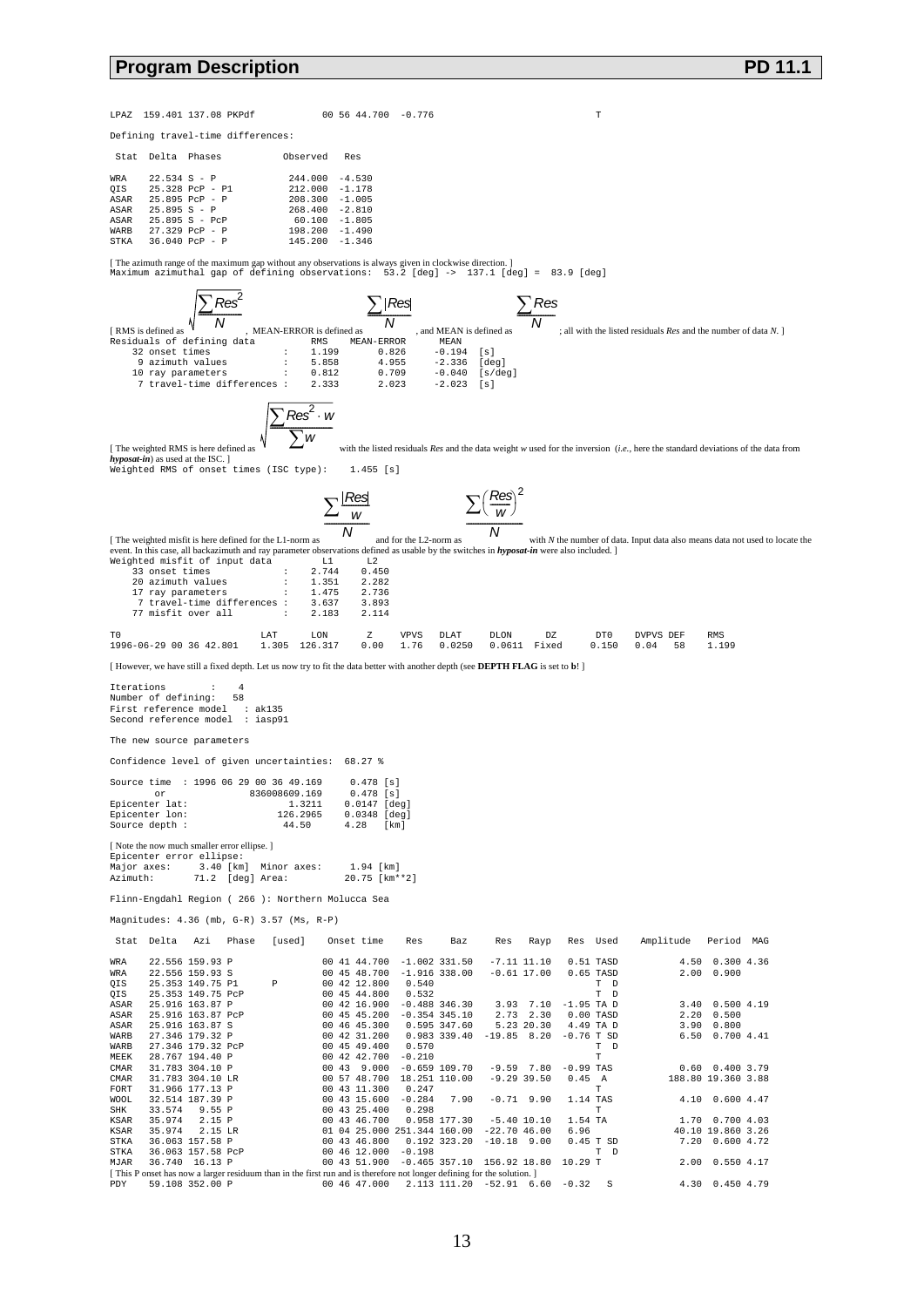#### **Program Description PD 11.1 Program Description**

| ZAL<br>ABKT<br>NRI<br>MAW<br>KVAR<br>NPO | 62.536 333.80 P<br>72.068 309.50 P<br>72.600 346.76 x<br>81.360 200.28 P<br>84.474 313.86 P<br>87.451 25.36 P                                                                                                                     | $\mathbb{P}$ |                                 | 00 47 9.000<br>00 48 9.500<br>00 49 1.100 | 0.712<br>0.395<br>0.351<br>00 49 17.200 -0.469<br>00 49 31.000 -0.748 | 00 48 8.700 -2.787 195.90 56.30 3.90 -2.04           |                 |        | T<br>T.<br>T.<br>т<br>$\mathbb T$ |           |    | 3.00 0.750 4.37       |
|------------------------------------------|-----------------------------------------------------------------------------------------------------------------------------------------------------------------------------------------------------------------------------------|--------------|---------------------------------|-------------------------------------------|-----------------------------------------------------------------------|------------------------------------------------------|-----------------|--------|-----------------------------------|-----------|----|-----------------------|
|                                          | [Note that the following P onset has now a smaller residuum but was still too large to be used as defining.]                                                                                                                      |              |                                 |                                           |                                                                       |                                                      |                 |        |                                   |           |    |                       |
|                                          | ARCES 92.544 339.77 P                                                                                                                                                                                                             |              |                                 |                                           |                                                                       | 00 49 51.700 -3.787 94.50 15.07 4.10 -0.52 S         |                 |        |                                   |           |    | $0.80$ $0.550$ $4.29$ |
|                                          | SPITS 92.743 348.81 P                                                                                                                                                                                                             |              |                                 |                                           |                                                                       | 00 49 55.900 -0.366 116.60 46.39 3.50 -1.11 T S      |                 |        |                                   |           |    | 3.60 0.900 4.74       |
|                                          | FINES 93.735 331.71 P                                                                                                                                                                                                             |              |                                 |                                           |                                                                       | 00 50 0.000 -1.073 111.20 30.81 5.90 1.30 T S        |                 |        |                                   |           |    | $0.60$ $0.550$ $4.19$ |
| HFS.                                     | 99.931 332.03 P                                                                                                                                                                                                                   |              |                                 |                                           |                                                                       | Pdif 00 50 28.700 -0.564 311.30 -118.25 1.50 -2.95 T |                 |        |                                   |           |    | 1.10 0.750 4.57       |
|                                          | SCHQ 122.998 9.02 PKPdf                                                                                                                                                                                                           |              |                                 |                                           | 00 55 41.200 0.464                                                    |                                                      |                 |        | т                                 |           |    |                       |
|                                          | TXAR 123.393 53.20 PKPdf                                                                                                                                                                                                          |              |                                 | 00 55 42.700                              | 0.310                                                                 |                                                      |                 |        | T                                 |           |    |                       |
|                                          | DBIC 130.607 279.88 PKPdf                                                                                                                                                                                                         |              |                                 |                                           | 00 55 57.100 0.742                                                    |                                                      |                 |        | т                                 |           |    |                       |
|                                          | PLCA 137.902 160.82 PKPdf                                                                                                                                                                                                         |              |                                 |                                           |                                                                       | 00 56 9.100 -0.377 311.90 106.29 6.40 4.56 T         |                 |        |                                   |           |    | $0.90 \quad 0.900$    |
|                                          | LPAZ 159.427 137.09 PKPdf                                                                                                                                                                                                         |              | $005644.700 -0.241$             |                                           |                                                                       |                                                      |                 |        | T.                                |           |    |                       |
|                                          | Defining travel-time differences:                                                                                                                                                                                                 |              |                                 |                                           |                                                                       |                                                      |                 |        |                                   |           |    |                       |
|                                          | Stat Delta Phases                                                                                                                                                                                                                 | Observed     |                                 | Res                                       |                                                                       |                                                      |                 |        |                                   |           |    |                       |
| WRA                                      | $22.556 S - P$                                                                                                                                                                                                                    |              | 244.000 -0.914                  |                                           |                                                                       |                                                      |                 |        |                                   |           |    |                       |
| OIS                                      | 25.353 PcP - P1                                                                                                                                                                                                                   |              |                                 |                                           |                                                                       |                                                      |                 |        |                                   |           |    |                       |
| ASAR                                     | 25.916 PcP - P                                                                                                                                                                                                                    |              | 212.000 -0.008<br>208.300 0.134 |                                           |                                                                       |                                                      |                 |        |                                   |           |    |                       |
| ASAR                                     | $25.916 S - P$                                                                                                                                                                                                                    |              | 268.400                         | 1.083                                     |                                                                       |                                                      |                 |        |                                   |           |    |                       |
| ASAR                                     | 25.916 S - PcP                                                                                                                                                                                                                    |              |                                 |                                           |                                                                       |                                                      |                 |        |                                   |           |    |                       |
| WARB                                     | $27.346$ PcP - P                                                                                                                                                                                                                  |              | 60.100 0.949<br>198.200 -0.413  |                                           |                                                                       |                                                      |                 |        |                                   |           |    |                       |
| STKA                                     | 36.063 PcP - P 145.200 -0.390                                                                                                                                                                                                     |              |                                 |                                           |                                                                       |                                                      |                 |        |                                   |           |    |                       |
|                                          | [ Here we get the number of all iterations $e.g.,$ also including an earlier solution for fixed depth. ]<br>Total number of iterations:<br>Maximum azimuthal gap of defining observations: 53.2 [deg] -> 137.1 [deg] = 83.9 [deg] | 18           |                                 |                                           |                                                                       |                                                      |                 |        |                                   |           |    |                       |
|                                          | Residuals of defining data                                                                                                                                                                                                        |              | RMS                             | MEAN-ERROR                                |                                                                       | MEAN                                                 |                 |        |                                   |           |    |                       |
|                                          | 31 onset times                                                                                                                                                                                                                    |              |                                 |                                           |                                                                       | $: 0.658$ $0.558$ $-0.049$ [s]                       |                 |        |                                   |           |    |                       |
|                                          |                                                                                                                                                                                                                                   |              |                                 |                                           |                                                                       |                                                      |                 |        |                                   |           |    |                       |
|                                          |                                                                                                                                                                                                                                   |              |                                 |                                           |                                                                       |                                                      |                 |        |                                   |           |    |                       |
|                                          | 9 azimuth values : 5.862<br>11 ray parameters : 6.801 0.706 0.033 [s/deg]<br>7 travel-time differences : 0.681 0.556 0.083 [s]                                                                                                    |              |                                 |                                           |                                                                       |                                                      |                 |        |                                   |           |    |                       |
|                                          | Weighted RMS of onset times (ISC type): 0.727 [s]                                                                                                                                                                                 |              |                                 |                                           |                                                                       |                                                      |                 |        |                                   |           |    |                       |
|                                          | Weighted misfit of input data L1                                                                                                                                                                                                  |              |                                 | L2                                        |                                                                       |                                                      |                 |        |                                   |           |    |                       |
|                                          | 33 onset times :                                                                                                                                                                                                                  |              | 2.217                           | 0.140                                     |                                                                       |                                                      |                 |        |                                   |           |    |                       |
|                                          |                                                                                                                                                                                                                                   |              |                                 | 2.282                                     |                                                                       |                                                      |                 |        |                                   |           |    |                       |
|                                          | 20 azimuth values : 1.351<br>17 ray parameters : 1.429                                                                                                                                                                            |              |                                 | 2.726                                     |                                                                       |                                                      |                 |        |                                   |           |    |                       |
|                                          | 7 travel-time differences: 0.946                                                                                                                                                                                                  |              |                                 | 1.093                                     |                                                                       |                                                      |                 |        |                                   |           |    |                       |
|                                          | 77 misfit over all :                                                                                                                                                                                                              |              | 1.702                           | 1.763                                     |                                                                       |                                                      |                 |        |                                   |           |    |                       |
|                                          |                                                                                                                                                                                                                                   |              |                                 |                                           |                                                                       |                                                      |                 |        |                                   |           |    |                       |
| T0                                       | 1996-06-29 00 36 49.169 1.321 126.297                                                                                                                                                                                             | LAT          | LON                             | z                                         | VPVS                                                                  | DLAT                                                 | DLON            | DZ DTO |                                   | DVPVS DEF |    | RMS                   |
|                                          |                                                                                                                                                                                                                                   |              |                                 |                                           | 44.50 1.76                                                            |                                                      | $0.0147$ 0.0348 | 4.28   | 0.478                             | 0.04      | 58 | 0.658                 |
|                                          |                                                                                                                                                                                                                                   |              |                                 |                                           |                                                                       |                                                      |                 |        |                                   |           |    |                       |

## **6 The Program HYPOMOD and the File hypomod-out**

For a given seismic hypocenter solution, the program **HYPOMOD** calculates the residuals for all observed data: the travel times, the backazimuths, and slowness values. With the example given here for a hypocenter inversion with **HYPOSAT**, one has only to modify slightly the *hyposat-parameter* file and then one can apply the program **HYPOMOD**. The modifications needed in *hyposat-parameter* are to set for the starting source parameters the inversion results. Then you will get an output-file called *hypomod-out*, which has in principle the same format as *hyposat-out*.

**---** example for changes in **hyposat-parameter --------**

|                                    |  | STARTING SOURCE LATITUDE [deq]  | : 1.3211                                                  |
|------------------------------------|--|---------------------------------|-----------------------------------------------------------|
|                                    |  | STARTING SOURCE LONGITUDE [deq] | : 126.2965                                                |
| STARTING SOURCE DEPTH [km]         |  |                                 | : 44.50                                                   |
| <sub>or</sub>                      |  |                                 | <b>STARTING SOURCE TIME</b> (epochal time): 836008609.169 |
| <b>STARTING SOURCE TIME</b> (DOY)  |  |                                 | $: 1996 - 181:00.36.49.169$                               |
| or<br>STARTING SOURCE TIME (HUMAN) |  |                                 | $: 1996 - 06 - 29:00.36.49.169$                           |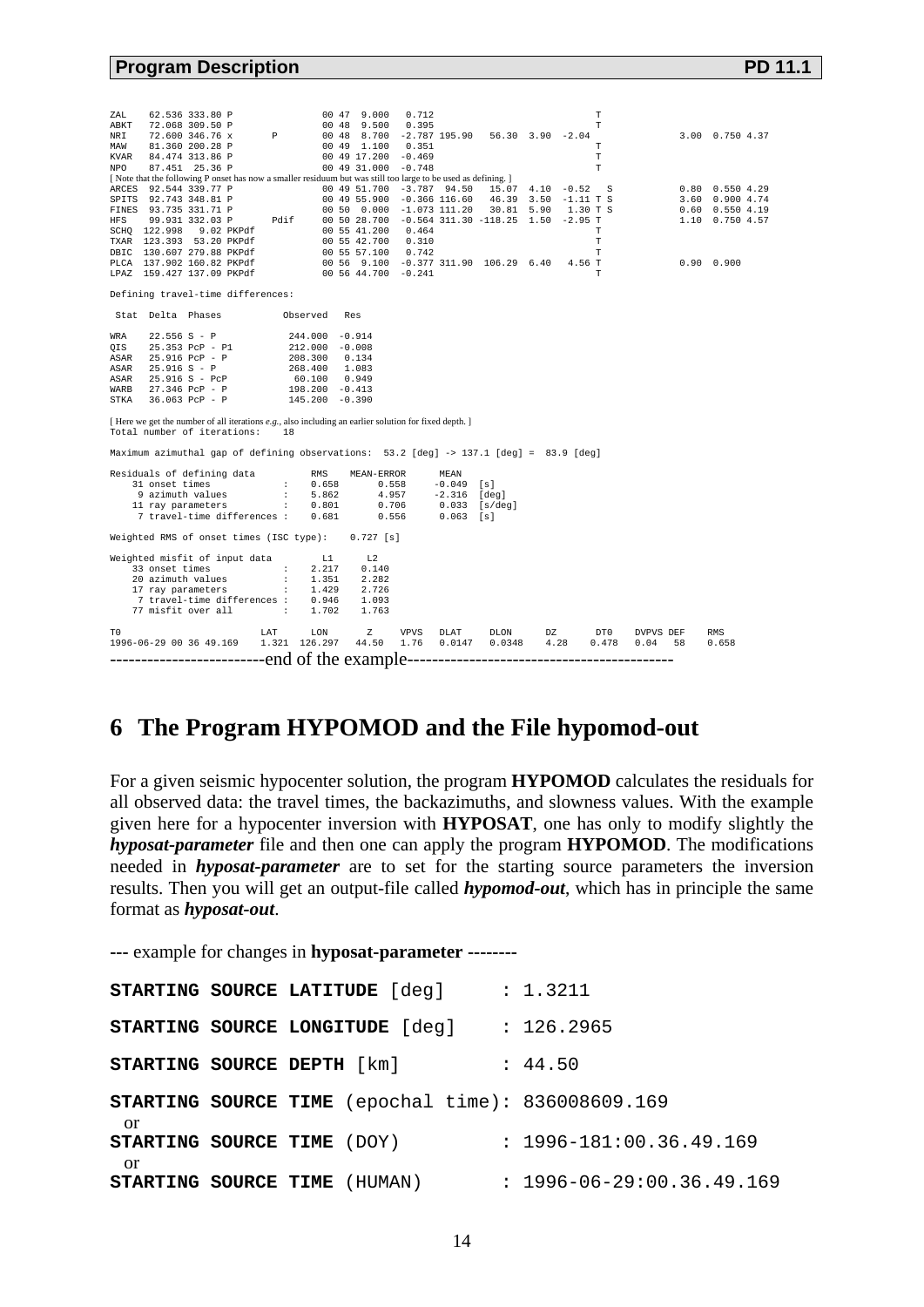**------------------------------------------------------------------**

Then run **HYPOMOD** and you will get an output file *hypomod-out* which will look like:

------------------example for a *hypomod-out* file ---------------------------------------- HYPOMOD Version 1.1

NORTHERN MOLUCCA SEA, 1996 29 June, from pIDC's Reviewed Event Bulletin (REB)

The source parameters

Source time : 1996 06 29 00 36 49.169<br>
or 836008609.169<br>
Epicenter lat: 1.3211 [deg]<br>
Epicenter lon: 126.2965 [deg]<br>
Source depth : 44.50 [km]

Flinn-Engdahl Region ( 266 ): Northern Molucca Sea

Magnitudes: 4.21 (mb, V-C) 3.57 (Ms, R-P)

|             | Stat Delta               | Azi               | Phase      | [used]      |       | Onset time   | Res                                      | Baz             | Res                                       | Rayp                     |              | Res Used                                               | Amplitude | Period MAG          |  |
|-------------|--------------------------|-------------------|------------|-------------|-------|--------------|------------------------------------------|-----------------|-------------------------------------------|--------------------------|--------------|--------------------------------------------------------|-----------|---------------------|--|
| WRA         |                          | 22.556 159.93 P   |            |             |       | 00 41 44.700 | $-1.002$ 331.50                          |                 |                                           | $-7.11$ $11.10$          |              | $0.51$ TASD                                            |           | 4.50 0.300 4.22     |  |
| WRA         |                          | 22.556 159.93 S   |            |             |       | 00 45 48.700 | $-1.916$ 338.00                          |                 |                                           | $-0.61$ 17.00            |              | $0.65$ TASD                                            |           | 2.00 0.900          |  |
| OIS         |                          | 25.353 149.75 P1  |            | P           |       | 00 42 12,800 | 0.540                                    |                 |                                           |                          |              | T D                                                    |           |                     |  |
| OIS         |                          | 25.353 149.75 PcP |            |             |       | 00 45 44.800 | 0.532                                    |                 |                                           |                          |              | T D                                                    |           |                     |  |
| ASAR        |                          | 25.916 163.87 P   |            |             |       | 00 42 16.900 |                                          | $-0.488$ 346.30 |                                           | $3.93 \quad 7.10$        | $-1.95$ TASD |                                                        |           | 3.40 0.500 4.18     |  |
| ASAR        |                          | 25.916 163.87 PcP |            |             |       | 00 45 45.200 |                                          | $-0.354$ 345.10 |                                           | $2.73$ 2.30              |              | $0.00$ TASD                                            |           | $2.20 \quad 0.500$  |  |
| ASAR        |                          | 25.916 163.87 S   |            |             |       | 00 46 45.300 |                                          | 0.595 347.60    |                                           | 5.23 20.30               |              | 4.49 TASD                                              |           | 3.90 0.800          |  |
| WARB        |                          | 27.346 179.32 P   |            |             |       | 00 42 31.200 |                                          |                 | $0.983$ 339.40 -19.85 8.20 -0.76 TASD     |                          |              |                                                        |           | 6.50 0.700 4.41     |  |
| WARB        |                          | 27.346 179.32 PcP |            |             |       | 00 45 49.400 | 0.570                                    |                 |                                           |                          |              | T D                                                    |           |                     |  |
| MEEK        |                          | 28.767 194.40 P   |            |             |       | 00 42 42.700 | $-0.210$                                 |                 |                                           |                          |              | T D                                                    |           |                     |  |
| CMAR        |                          | 31.783 304.10 P   |            |             |       | 00 43 9.000  |                                          |                 | $-0.659$ 109.70 $-9.59$ 7.80 $-0.99$ TASD |                          |              |                                                        |           | $0.60$ $0.400$ 3.66 |  |
| <b>CMAR</b> |                          | 31.783 304.10 LR  |            |             |       | 00 57 48.700 | 18.252 110.00                            |                 |                                           | $-9.29$ 39.50            | 0.45 A       |                                                        |           | 188.80 19.360 3.88  |  |
| FORT        |                          | 31.966 177.13 P   |            |             |       | 00 43 11,300 | 0.247                                    |                 |                                           |                          |              | T D                                                    |           |                     |  |
| <b>WOOL</b> |                          | 32.514 187.39 P   |            |             |       | 00 43 15,600 | $-0.284$                                 | 7.90            | $-0.71$ 9.90                              |                          |              | 1.14 TASD                                              |           | 4.10 0.600 4.31     |  |
| SHK         | 33.574                   | 9.55P             |            |             |       | 00 43 25.400 | 0.298                                    |                 |                                           |                          |              | T D                                                    |           |                     |  |
| KSAR        | 35.974                   | $2.15$ P          |            |             |       | 00 43 46.700 |                                          |                 | $0.958$ 177.30 $-5.40$ 10.10              |                          |              | 1.54 TASD                                              |           | 1.70 0.700 3.82     |  |
| <b>KSAR</b> | 35.974                   | 2.15 LR           |            |             |       |              | 01 04 25,000 251,343 160.00 -22,70 46.00 |                 |                                           |                          | 6.96A        |                                                        |           | 40.10 19.860 3.26   |  |
| <b>STKA</b> |                          | 36.063 157.58 P   |            |             |       | 00 43 46.800 |                                          |                 | $0.192$ 323.20 $-10.18$ 9.00              |                          |              | $0.45$ TASD                                            |           | 7.20 0.600 4.51     |  |
| STKA        |                          | 36.063 157.58 PcP |            |             |       | 00 46 12,000 | $-0.198$                                 |                 |                                           |                          |              | T D                                                    |           |                     |  |
| MJAR        |                          | 36.740 16.13 P    |            |             |       | 00 43 51.900 |                                          |                 | $-0.465$ 357.10 156.92 18.80              |                          | 10.29 TASD   |                                                        |           | 2.00 0.550 3.99     |  |
| PDY         |                          | 59.108 352.00 P   |            |             |       | 00 46 47,000 |                                          |                 | 2.112 111.20 -52.91 6.60 -0.32 TASD       |                          |              |                                                        |           | 4.30 0.450 4.47     |  |
| ZAL         |                          | 62.536 333.80 P   |            |             |       | 00 47 9.000  | 0.712                                    |                 |                                           |                          |              | T D                                                    |           |                     |  |
| ABKT        |                          | 72.068 309.50 P   |            |             | 00 48 | 9.500        | 0.395                                    |                 |                                           |                          |              | T D                                                    |           |                     |  |
| NRI         |                          | 72.600 346.76 x   |            | $\mathbb P$ | 00 48 | 8.700        |                                          | $-2.787$ 195.90 |                                           | $56.30$ $3.90$ $-2.04$ A |              |                                                        |           | 3.00 0.750 4.17     |  |
| MAW         |                          | 81.360 200.28 P   |            |             | 00 49 | 1,100        | 0.351                                    |                 |                                           |                          |              | T D                                                    |           |                     |  |
| <b>KVAR</b> |                          | 84.474 313.86 P   |            |             |       | 00 49 17.200 | $-0.469$                                 |                 |                                           |                          |              | T D                                                    |           |                     |  |
| NPO         |                          | 87.451 25.36 P    |            |             |       | 00 49 31,000 | $-0.748$                                 |                 |                                           |                          |              | T D                                                    |           |                     |  |
| ARCES       | 92.544 339.77 P          |                   |            |             |       | 00 49 51.700 |                                          |                 | $-3.787$ 94.50 15.07 4.10 $-0.52$ TASD    |                          |              |                                                        |           | $0.80$ $0.550$ 4.10 |  |
| SPITS       | 92.743 348.81 P          |                   |            |             |       | 00 49 55.900 | $-0.370$ 116.60                          |                 |                                           | 46.39 3.50 -1.11 TASD    |              |                                                        |           | 3.60 0.900 4.55     |  |
| FINES       | 93.735 331.71 P          |                   |            |             |       | 00 50 0.000  | $-1.073$ 111.20                          |                 |                                           | 30.81 5.90               |              | 1.30 TASD                                              |           | $0.60$ $0.550$ 4.06 |  |
| HFS         |                          | 99.931 332.03 P   |            | Pdif        |       | 00 50 28.700 |                                          |                 | $-0.564$ 311.30 $-118.25$ 1.50            |                          | -2.95 TASD   |                                                        |           | 1.10 0.750 4.68     |  |
| SCHO        | 122.998                  |                   | 9.02 PKPdf |             |       | 00 55 41.200 | 0.464                                    |                 |                                           |                          |              | T D                                                    |           |                     |  |
| TXAR        | 123.393 53.20 PKPdf      |                   |            |             |       | 00 55 42.700 | 0.310                                    |                 |                                           |                          |              | T D                                                    |           |                     |  |
| DBIC        | 130.606 279.88 PKPdf     |                   |            |             |       | 00 55 57.100 | 0.742                                    |                 |                                           |                          |              | T D                                                    |           |                     |  |
| PLCA        | 137.902 160.82 PKPdf     |                   |            |             |       | 00 56 9.100  |                                          |                 | $-0.377$ 311.90 106.29 6.40               |                          |              | 4.56 TASD                                              |           | $0.90$ $0.900$ 3.96 |  |
| LPAZ        | 159.427 137.09 PKPdf     |                   |            |             |       | 00 56 44.700 | $-0.241$                                 |                 |                                           |                          |              | $\ensuremath{\mathbb{T}}$<br>$\ensuremath{\mathbb{D}}$ |           |                     |  |
|             | Travel-time differences: |                   |            |             |       |              |                                          |                 |                                           |                          |              |                                                        |           |                     |  |

|  | Stat Delta Phases                                                   | Observed Res |            |                                                                                        |  |  |
|--|---------------------------------------------------------------------|--------------|------------|----------------------------------------------------------------------------------------|--|--|
|  | WRA $22.556 S - P$ 244.000 -0.914                                   |              |            |                                                                                        |  |  |
|  | OIS 25.353 PcP - P 212.000 -0.008                                   |              |            |                                                                                        |  |  |
|  | ASAR 25.916 PcP - P 208.300 0.134                                   |              |            |                                                                                        |  |  |
|  | ASAR 25.916 S - P 268.400 1.083                                     |              |            |                                                                                        |  |  |
|  | ASAR 25.916 S - PcP 60.100 0.949                                    |              |            |                                                                                        |  |  |
|  | WARB 27.346 PcP - P 198.200 -0.413                                  |              |            |                                                                                        |  |  |
|  | STKA 36.063 PcP - P 145.200 -0.390                                  |              |            |                                                                                        |  |  |
|  |                                                                     |              |            | Maximum azimuthal qap of defining observations: 53.2 [deq] -> 137.1 [deq] = 83.9 [deq] |  |  |
|  | Residuals of data https://www.math.com/                             |              | MEAN-ERROR | MEAN                                                                                   |  |  |
|  |                                                                     |              |            | 33 onset times : 0.988 0.703 -0.097 [s]                                                |  |  |
|  |                                                                     |              |            | 20 backazimuth values : 55.011 34.014 8.352 [deg]                                      |  |  |
|  |                                                                     |              |            | 17 ray parameters : 3.151 1.973 0.963 [s/deq]                                          |  |  |
|  |                                                                     |              |            | 7 travel-time differences: 0.681 0.556 0.063 [s]                                       |  |  |
|  | Weighted RMS of onset times (ISC type): 1.018 [s]                   |              |            |                                                                                        |  |  |
|  | Weighted misfit of input data 11 12<br>33 onset times : 2.217 0.140 |              |            |                                                                                        |  |  |
|  |                                                                     |              |            |                                                                                        |  |  |

| --------------------------end of the example---------------------- |  |  |  |
|--------------------------------------------------------------------|--|--|--|
| 77 misfit over all $1.703$ 1.763                                   |  |  |  |
| 7 travel-time differences: 0.946 1.093                             |  |  |  |
| 17 ray parameters : 1.429 2.726                                    |  |  |  |
| 20 backazimuth values : 1.351 2.282                                |  |  |  |